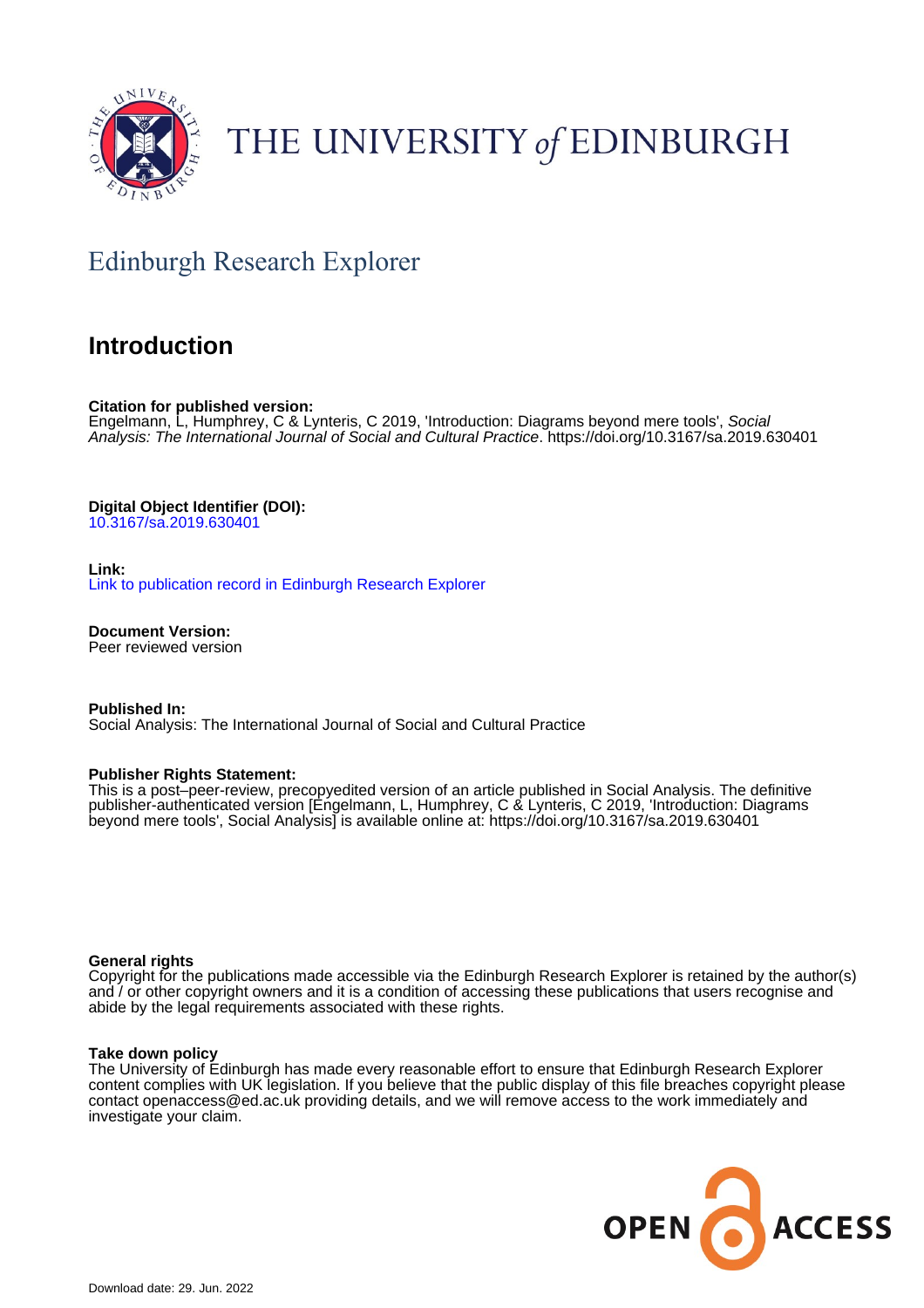#### **Introduction: Working with Diagrams**

*Lukas Engelmann, Caroline Humphrey and Christos Lynteris*

#### **Abstract:**

The introduction presents the issue's focus on 'working with diagrams' and explains the editors' choice to point beyond semiotic, cognitive, epistemic or symbolic readings of diagrams. To sharpen this perspective, we introduce recent research on diagrams and diagrammatic reasoning in anthropology, science and technology studies, the history of science and medicine, and in architecture. With this broad field in mind, we approach diagrams as suspended between imagination and perception, as objects with which work is done and as objects that do work. The issue collects an innovative and interdisciplinary set of theoretical, historical as well as practical propositions to engage with this question. Contributions to this issue probe diagrams for the work they do in the development of disciplinary theories, investigate their reworking of questions of time and scale and ask how some diagrams work across fields and disciplines. Other authors have shifted the perspective to their own work with diagrams, reflecting on the practice and performative nature of diagrammatic reasoning in their respective fields and disciplines. Taken together, this special issue moves beyond an understanding of diagrams as mere inscriptions of objects and processes and proposes instead re-evaluation of diagrammatic reasoning as the work that is carried out with, on and beyond diagrams. **Key Words:** diagram, diagrammatic, work, reasoning, interdisciplinarity

**Word count:** 6375+1000 (4 figures)=7375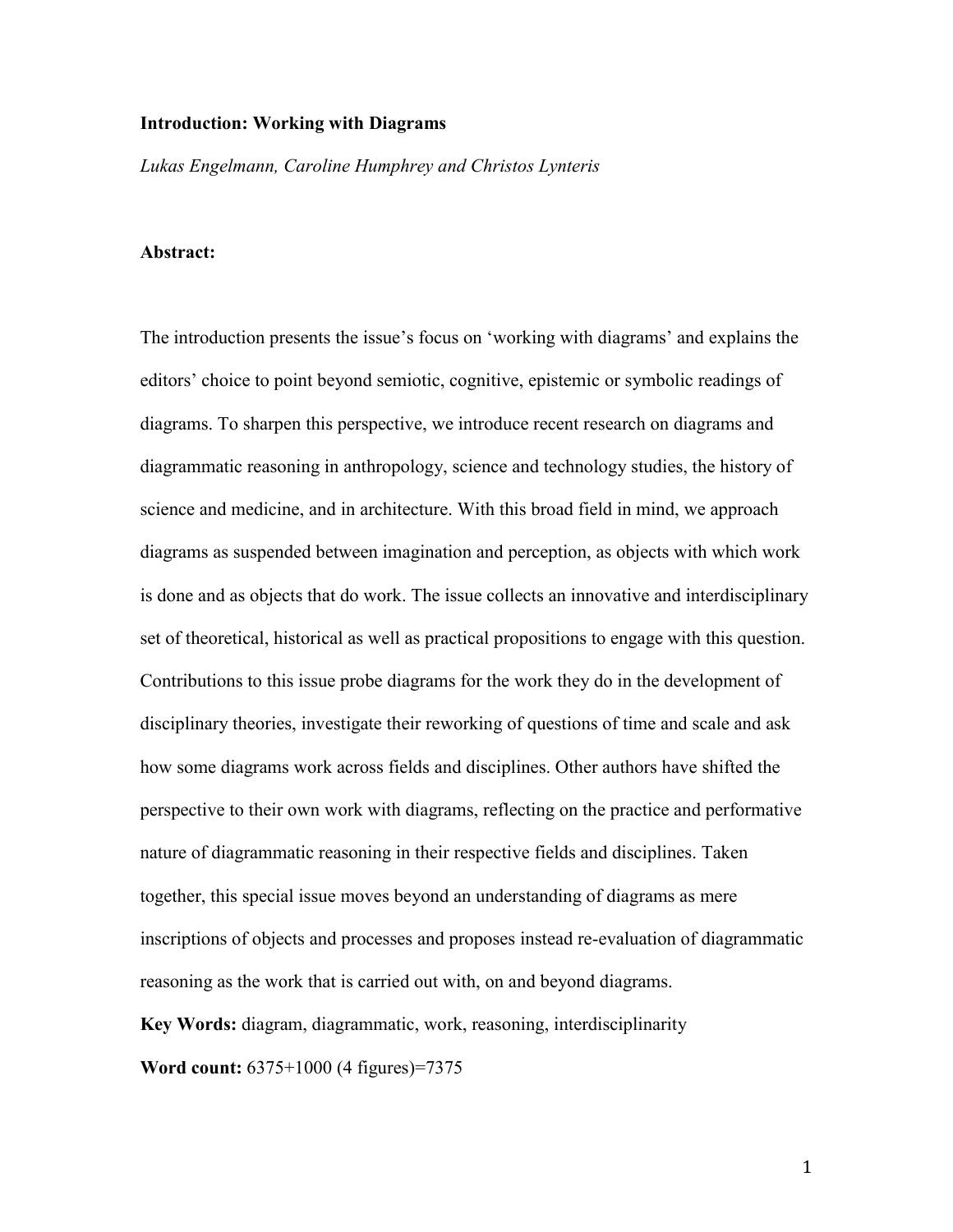"There can be", Martin Jay argues in a review of Bender and Marrinan's *The Culture of Diagram*, "no question that the role of the humble diagram in many different fields has been slowly earning recognition for some time" (2010-2011: 158). From studies of evolutionary tree diagrams (Catley and Nivick 2008; Gontier 2011) or the use of diagrams in semiotics (Stjernfelt 2000) to explorations of their impact on Euclidean geometry (Norman 2006; Miller 2007), to visualising Foucault's abstract machines (Deleuze 1988; Elmer 2003) or exploring Deleuze's philosophy (Knoespel 2001; Teyssot 2012; Zdebik 2012) historians, philosophers, linguists, geographers and STS scholars have over the past twenty years been dissecting and interrogating the diagrammatic heart of a number of sciences and disciplines. Of particular importance in these studies has been the examination of diagrams as epistemic images, which in the definition of Christoph Lüthy, and Alexis Smets (2009: 399) refers to "any image that was made with the intention of expressing, demonstrating or illustrating a theory" (for a recent approach see: Drucker 2014). At the same time, the interest shown by cognitive science in the nature of diagrammatic representations since Larkin and Simon's classic paper on the subject (1987) has led to a proliferation of studies of "diagrammatic cognition". In anthropology itself new studies of the use of diagrams both by anthropologists (Bouquet 1996, Ingold 2007) and others (Bonelli 2015, Hallam 2018, Lynteris 2017) are markedly different from older reflections on the medium (e.g. Burr and Gerson 1965, Hage and Harary 1983) that took diagrams to simply be tools for visualising data and data relations, but which could not in themselves add information. Moreover, as Matei Candea stresses in his contribution to this special issue, anthropologists have recently resumed their own use of diagrams "not simply as illustrations, but as key steps in argument."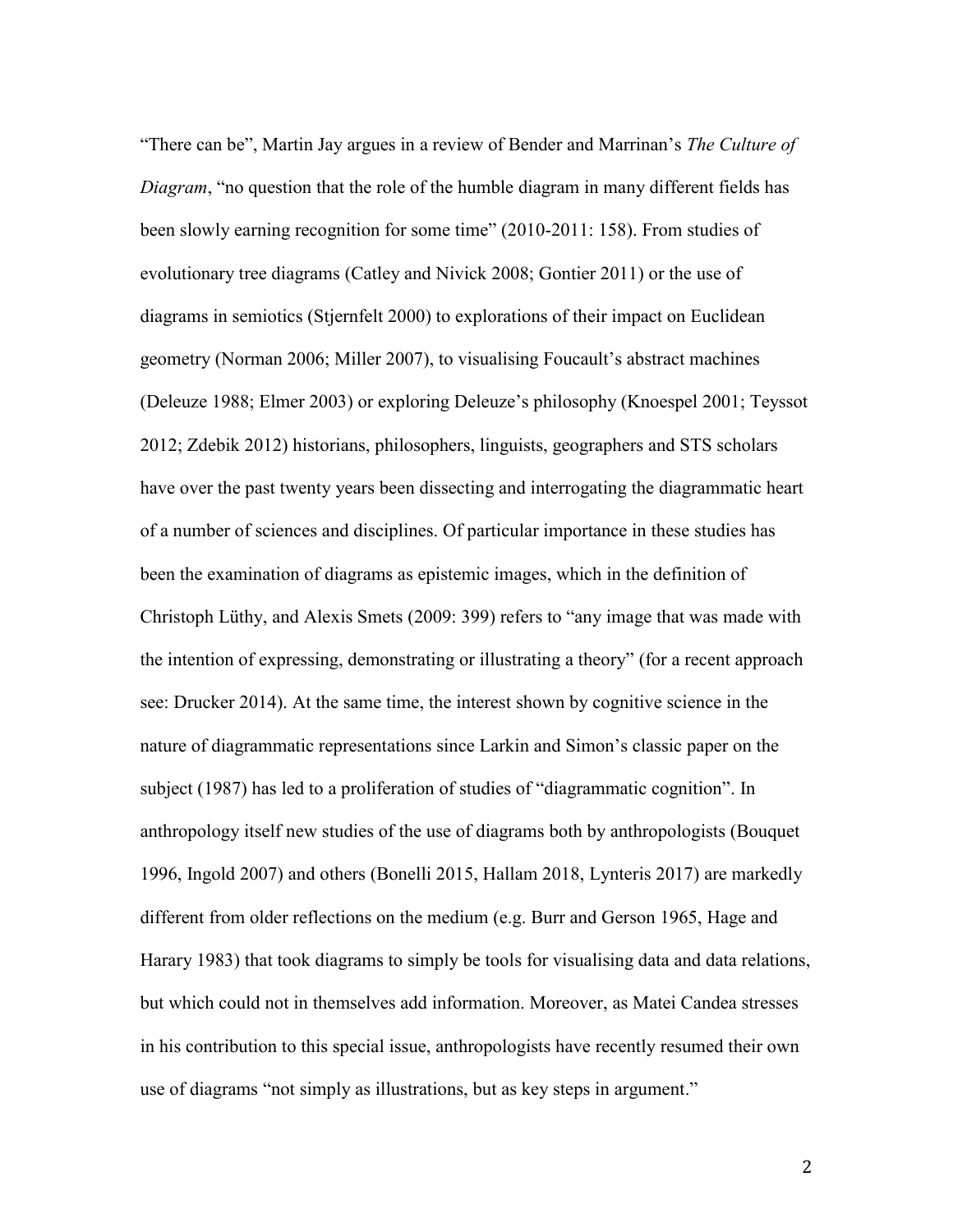These new studies across the discipline approach diagrams in a new ontological space, where as Lorraine Daston (2014: 320) has argued, "the distance between presentation and representation" is collapsed. Perhaps a famous literary parable summarises this turn best. In Stefan Zweig's acclaimed novella *A Chess Story*, Dr B tried to salvage his sanity from the torture of "nothingness" to which he is subjected by the Gestapo by rehearsing in his head 150 historical chess matches whose diagrams where contained in a periodical he managed to steal from his torturers. When, years after his release, he comes across a real chess match on an ocean liner bound for Buenos Aires, he is both mesmerised and disoriented: "I stared at the board as if magnetized and saw my diagrams, my knight, rook, king, queen and pawns as real pieces cut from wood; to understand the situation in the match I first had to transform it back from my world of abstract notation into that of movable figures" (Zweig 2013: 93). In his examination of the work of diagrams in architecture, Anthony Vidler (2000: 6) has argued that, "Operating between form and word, space and language, the diagram is both constitutive and projective; it is performative rather than representational". A good example for this might be found in a recent body of STS scholarship on the performativity of economics which has looked in particular at the influence of diagrams and charts, both digital and analogue, in the forecasting of trends and price indexes in economic reasoning (Callon 2006, Mackenzie 2008). In this field, "chartism" has been coined by Alex Preda to describe a specific form of expertise, in which shapes and characteristic curves of diagrams, like "breaking gaps, flat bottoms, sauce bottoms, falling flags" have come to populate the distinctive vocabulary of economists (Preda 2007: 41). In this case, the economists' work with diagrams has come to shape the identity of their discipline as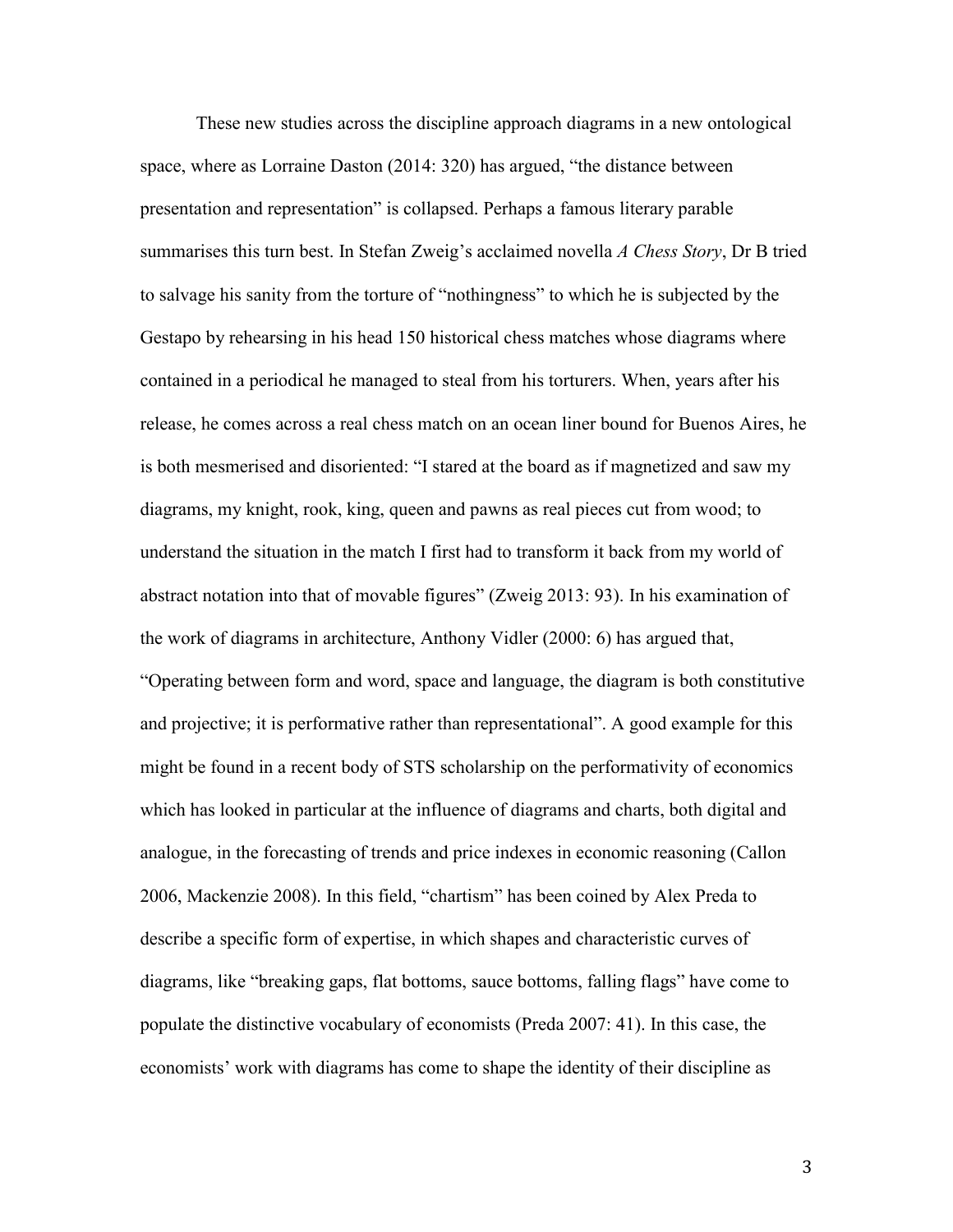much as it has impacted the evaluation of economic risks and chances. Yet, at the same time, as Yann Giraud (2014) has shown, the work of economic graphs, like Laffer curves, has become the object of critical examination and even parody by economists themselves (e.g. Gardner 1981), pointing to the complex and indeed reflexive working of diagrams within professions and disciplines that employ them.

Our focus on "working with diagrams" in this collection arises from the need to go beyond the semiotic, cognitive, epistemic and symbolic reading of these visual devices, which pervades the social sciences and the humanities. But why is the idea of "work" so important when it comes to diagrams? Jay (2010-11: 158) has argued that, "the diagram has been more of a hybrid between ideas and perceptions", acting as what, following historians of science Lorraine Daston and Peter Galison (1992), we may call a "working object." Such objects "never duplicate a reality external to them, nor are entirely the result of pure imagination, but somehow fall productively between the two" (Jay 2010-11: 158). So what is the work that this working object does? And why is this "work" rather than just utility or efficacy? In other words, why is this collection about working with diagrams and not simply about using them?

The contributions to this special issue emphasize that diagrams inhabit a mediating space between representation and prescription, words and images, ideas and things, theory and practice, abstraction and reality. As many have pointed out before, diagrams find a strong place in key moments of scientific, technological and intellectual innovation leading to everyday uses in all spheres of social, political, economic and cultural life. Conversely, employed across the disciplines as thinking tools, they hold the promise of transforming abstract ideas into graspable images and translating the unseen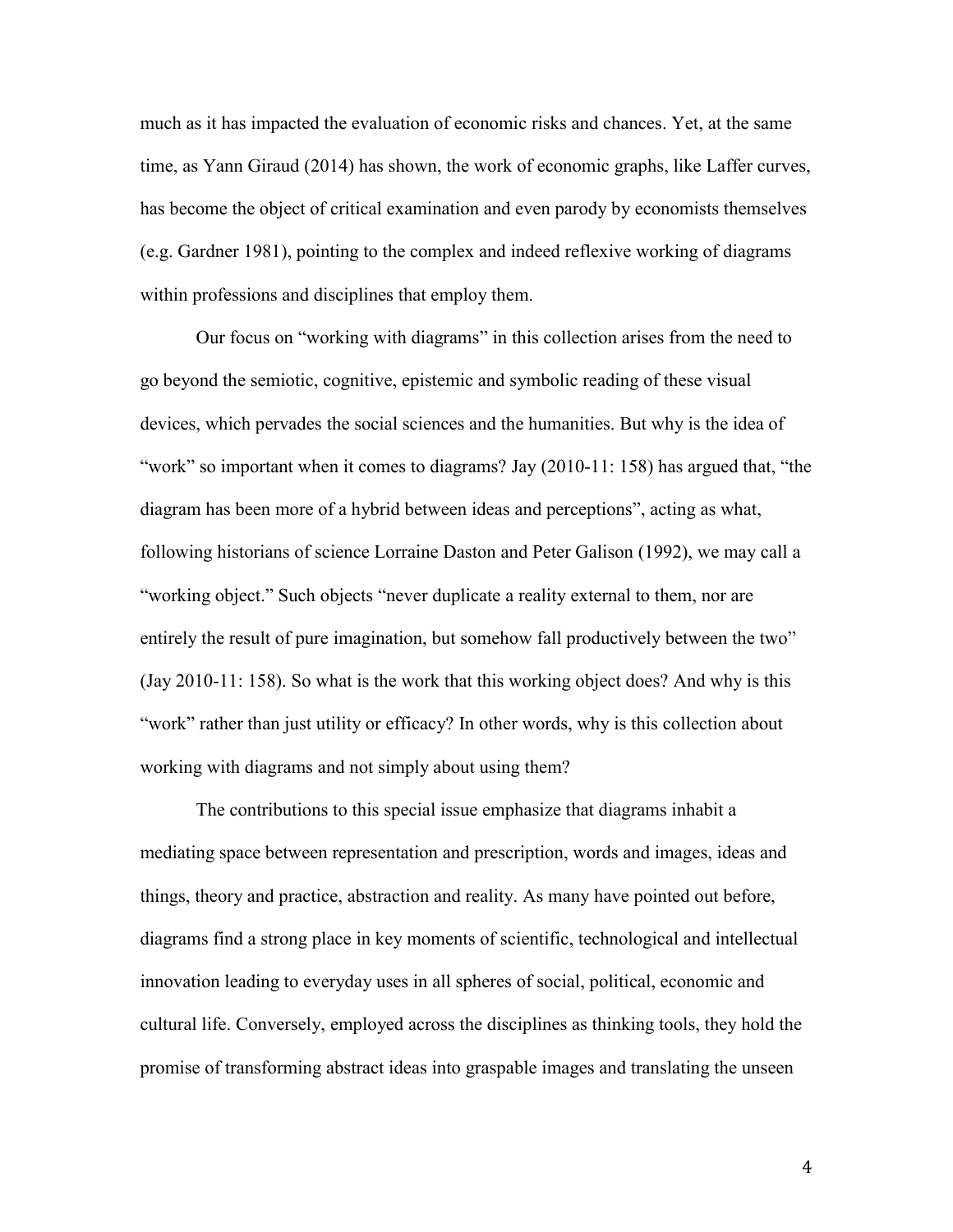into intelligible and actionable form. This issue explores such transformations in relation to time (e.g. change or evolution as diagrams are copied repeatedly), scale (e.g. tiny anthropological samples used to model large theories) and cross-field transfers (e.g. diagrams originating in genetics used in anthropology, or from animation software used in architecture). But rather than attempting to define the dietic capacities of the diagrammatic across disciplines, the contributions of this special issue draw together the work diagrams do in the development of theories. And they focus on the collaborative and cooperative work that scientists, architects or anthropologists carry out with, and on, diagrams. Moreover, we focus on the question of how diagrams have been made to work.

First of all, such a focus on working with diagrams enables us to move beyond representational as well as cognitive approaches. Indeed, it requires us to understand diagrams less as images, and more as visual devices. Let us take the example of the most prolific diagram in Jewish mysticism: the Kabbalist Tree of Life which is generally seen as "mapping the topography of the Godhead, often imagined in terms of four gradually emerging worlds and ten luminous emanations" – i.e. the Sefirot (Chajes 2016). The mapping in place in this diagram elucidates the "order and interconnection" of different emanations and the way in which this in turn forms the cosmos (Ibid). But the Tree of Life is not simply a description of the cosmos for philosophical contemplation  $-$  it is a working tool of Jewish mysticism. The leading authority today on diagrammatic aspects of the Kabbalah, Yossi Chajes (2016) gives an illuminating example of this. In his essay "Kabbalistic diagrams in the British Library's Margoliouth Catalogue" for the British Library, he discusses the 1588 CE manuscript MS 27091 which contains a number of intriguing diagrams. These are of course illustrations of the mystical text, but they are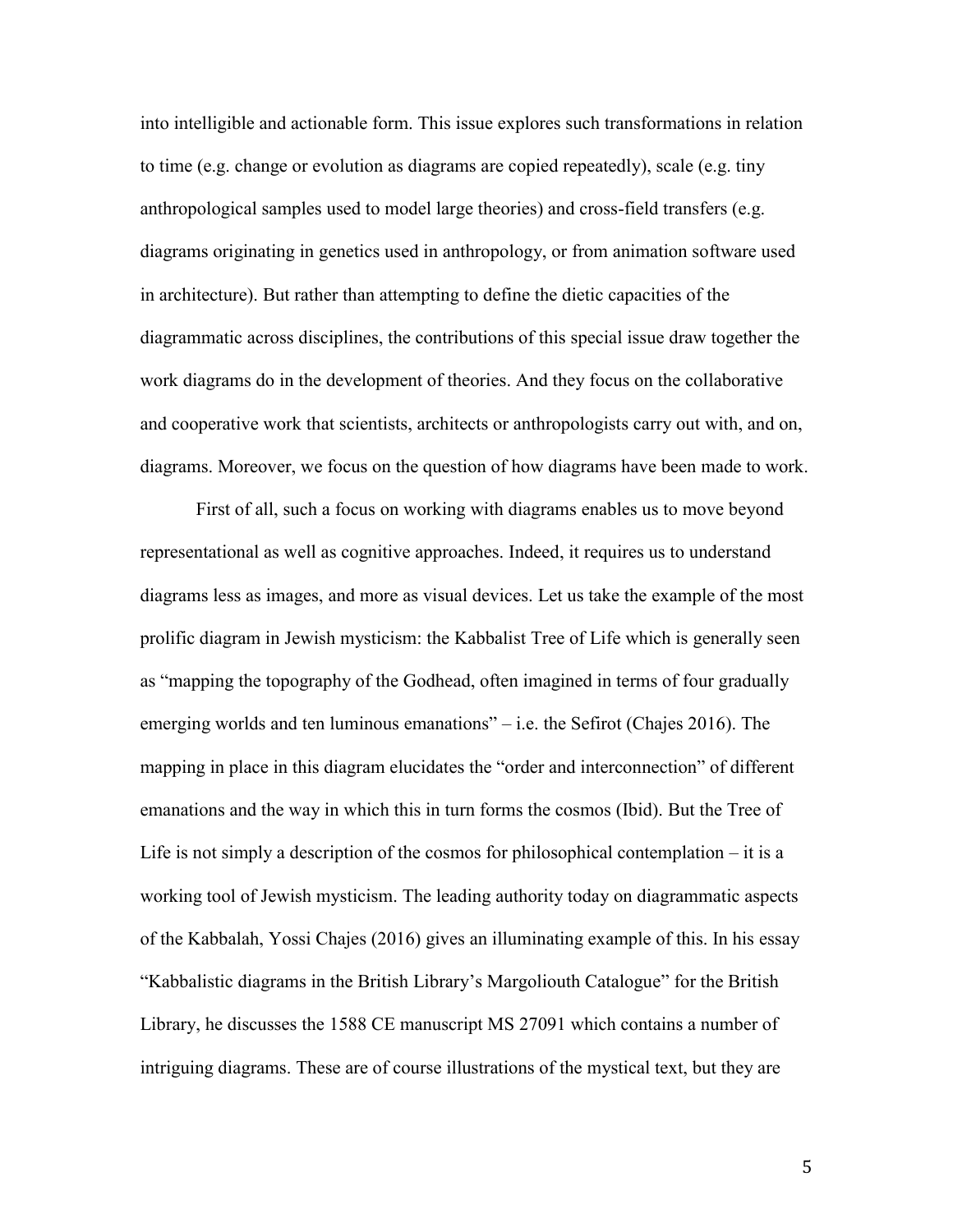also more than just that. Take for example the following diagram [Figure 1] where in the centre of each Sefirah is visible a "volvelle". These medieval astronomical instruments of concentric rotating disks, Chajes argues, "illustrate the fractal […] concept of the Sefirot" (Ibid). But this is not simply an illustration of a cosmological fact, namely that "each Sefirah contains all ten of the Sefirot" (Ibid). Rather, Chajes (2016) maintains, it has a key practical implication: "The idea of physically manipulating the discs gives tangible expression to the importance of practicing visual variations when contemplating the divine; the structure should be perceived as alive and bearing almost infinite potential" (Ibid).

#### Figure 1 HERE

For this collection, we take two important aspects from this arboreal mystical diagram. First of all, not all workings with diagrams find their purpose in methods of simplification, schematisation or standardisation. On the contrary, the contributions to this issue stress that the diagram might as well insist on the complexity of epidemic, anthropologic or genetic configurations, that their production allows to push beyond the limits of theoretical frameworks and their mobilisation is accompanied by translations and interferences, in which clarity is lost rather than increased. Second, the scholarship on diagrams has predominantly focused on diagrams as products of a thought process, a result of a research endeavour or the disseminated abstraction of a discovery. By contrast, our focus on the workings of diagrams enables us to focus also on the often-ephemeral nature of diagrams within the processes of observation, analysis, research and theorizing.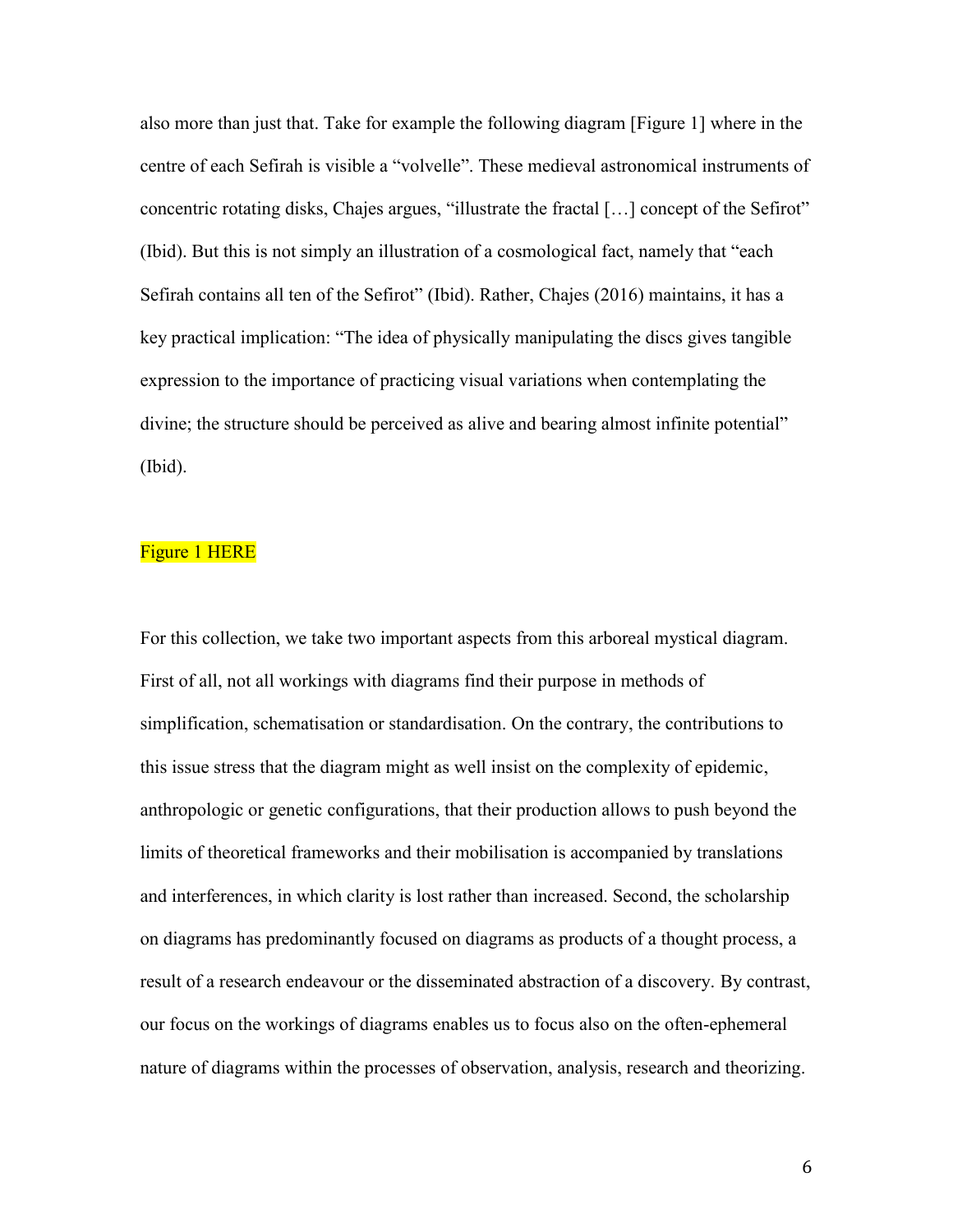Our contributions stress the co-production of epidemic theory between geographic sketches and understandings of disease, they extrapolate from spatial interior configuration to the diagrammatic conceptualisation of the mind and demonstrate the sheer multiplicity of concepts in the repeated iteration of diagrammatic drawing. To this end, the essays of Spankie and Steadman in this special issue have integrated the performative nature of diagrams and diagrammatic reasoning into the development of their papers. Both of their arguments shift between a reading of diagrams and a diagrammatic visualisation of readings.

In her contribution, Ro Spankie reads the diagram as an invitation to shift registers from theories about the mind to the design of the interior space of Freud's study and consulting room. With reference to Mary Douglas (1991), Spankie approaches Freud's interior as one which "exists in time and has aesthetic and cultural dimensions" and which folds the spatial coordinates of rooms, in which psychoanalytic work is carried out into the interior of the mind, whose structures Freud aimed to work out. As an architect herself, Spankie works in her contribution with diagrams to trace the processes of translation and extrapolation between physical and psychological spaces. She emphasizes that, "as a technique, diagramming shifts the emphasis from physical form or appearance to latent structure." Following these implicit structural connection and associations, Spankie reconstructs the genealogy of Freud's psychoanalytical mind through a close reading of a range of diagrams, diagrammatic practices and diagrammatic translations. On the one hand, this enables a different reading of Freud's work, in which the significance of spatial metaphors becomes visible. She suggests understanding Freud's descriptions of "psychoanalysis as a process of ordering one's thoughts in the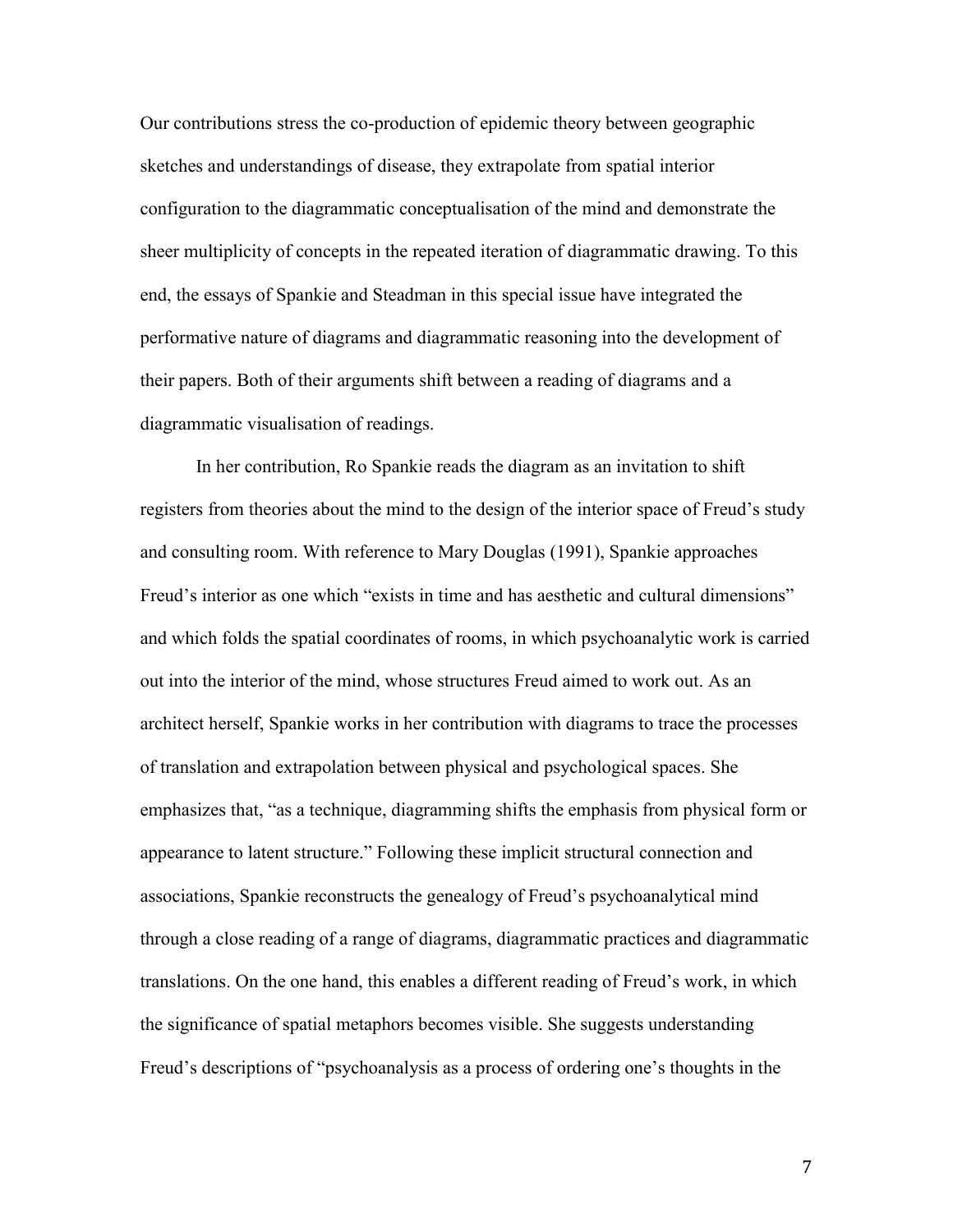same way as one might order one's things in a cluttered or disorderly interior."Spankie re-engages with the kinds of visualizations diagrams enable, when she demonstrates the imprint of Freud's spatial arrangements on his diagrammatic representations of "dream structure", to propose the diagram as a principle, through which the invisible mind is rendered visible as a contingent visual analogy.

These cross-readings of diagrams in between spatial arrangements and theories of the mind circle around a theme that Philip Steadman too picks up in his epilogue to this collection: the relationship of ornament and order in and through diagrams. But Steadman asks how this relation is configured in diagrammatic processes of copying of designs. He focuses on a technique of copying as applied by researchers investigating the capacities of visual memories. Rather than the expected deterioration of form and shapes towards chaos, serial copying of drawings expose "some tendencies towards schematisation." From ornament to order, through repeated copying of drawings in experimental setups, it appears that a tendency towards diagrams can be observed. In experiments that Steadman carried out himself, pictures were "flattened out", objects were reduced to their boundaries, topological relationships preserved and only distances and angles changed. Without jumping to conclusions, Steadman argues that these results might indicate a diagrammatical way of thinking and of a general diagrammatic tendency from ornament to order.

The mainstream of studies of diagrams places the work of diagrams in the realm of schematisation or simplification of complex processes in or theories about the world. Historians of science have long unpacked the use of diagrams as reductive representations of the cosmos (Kusukawa and Maclean 2006), as popularised schemes of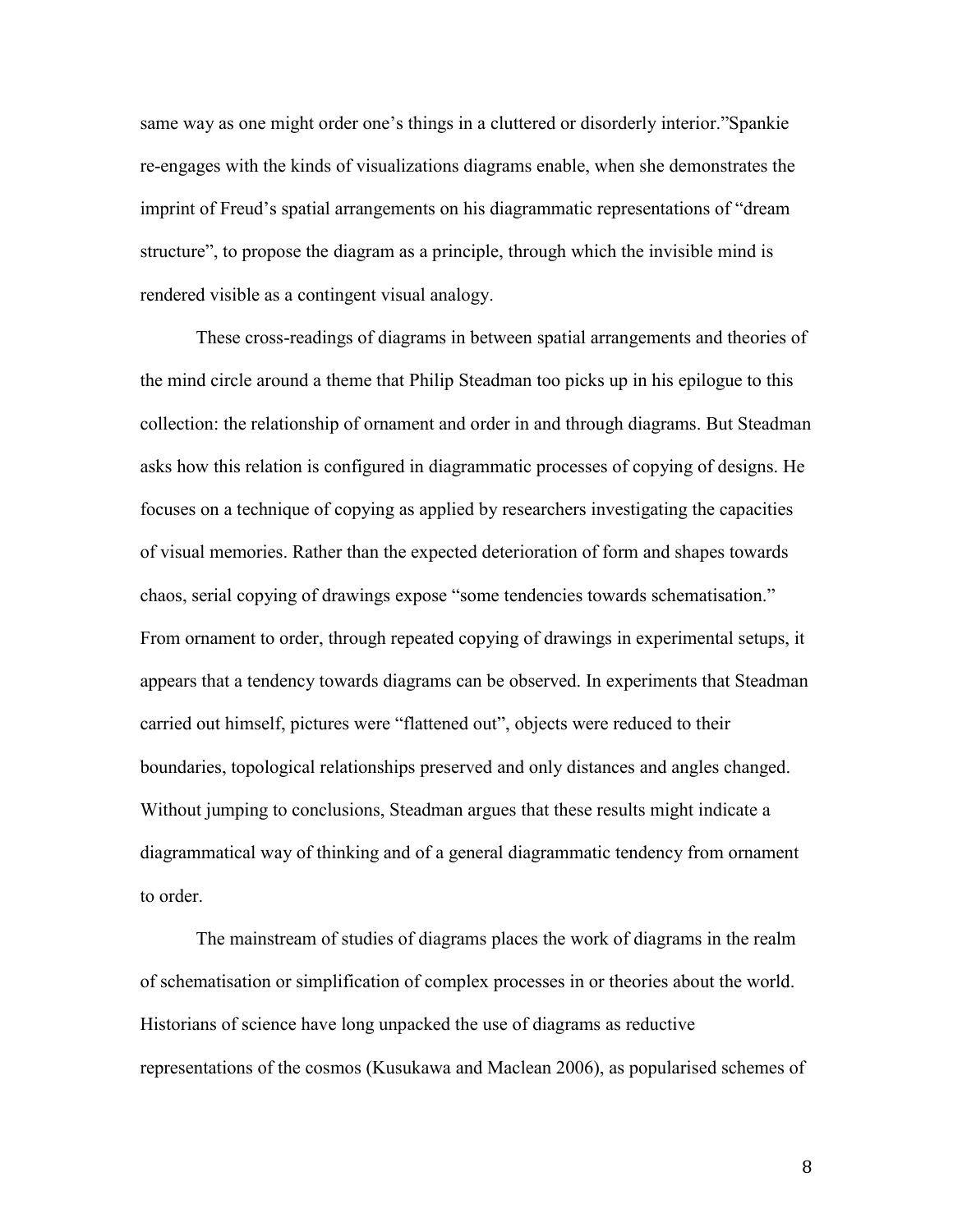complex physical models or as accessible demonstrations of chemical processes (Eddy 2014). The field has looked at diagrams usually through the lens of the material culture of scientific practice and has largely been influenced by Bruno Latour's considerations of inscription (1999: 307-8). As a result, diagrams have been addressed as a type of scientific iconography including tables, graphs, chemical formulae, maps and other abstract two-dimensional representations, which have been mobilised by scientists to transform a scientific object into paper.

While much of the recent scholarship on the history of diagrams in science appear to follow Latour's proposition, more recent work on "paper tools" has begun to emphasise a line of inquiry more comparable to the goals of this special issue. Beginning with the work of Ursula Klein (2003), paper tools and paper technologies were approached in the performative arrangements of laboratories or in the post-war teaching of physics as malleable, multiple forms, which incite a myriad of uses and lay ground to a complex, contingent "diagrammatic reasoning", for example, in the educative and multivalent production of Feyman diagrams in theoretical physics (Kaiser 2005: 18). Contrary to Latour, Kaiser shows how the educative work physicists have done with diagrams served to draw theories apart, rather than bringing things together. The perspective cultivated in recent history of science and knowledge perceives diagrams not as reductive representations of a scientific object, but focuses instead on the " fleeting, undetectable intermediates" that diagrams have produced for example in the history of chemistry (Nye and Weiniger 2018:5) and on the productive, creative and explorative elements of the formal and data-driven reasoning of diagrammatic practices, tools and instruments.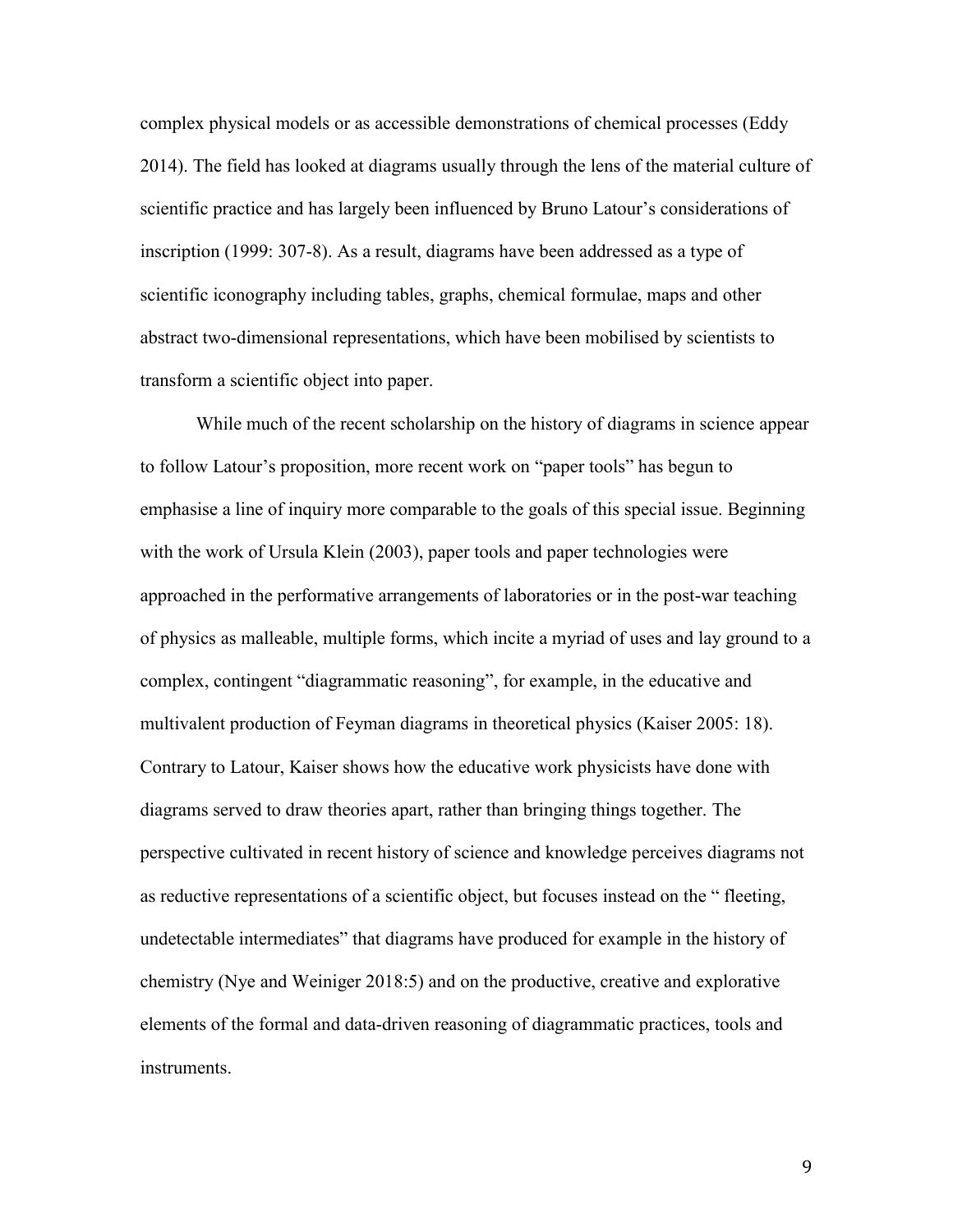A similar perspective has been developed in the recent historiography of paper technologies in clinical reasoning, identifying the forms, tables, graphs and diagrams that organise pathological discourse, not only as instruments of standardisation and formalisation, but also as technologies which sustain and support narrative practices and enable a way of knowing in cases (Hess and Mendelsohn 2010, Hess 2018). This perspective then resembles scholarship on the significance and meaning of maps and spatial reasoning in and through diagrams. Here, historical scholarship has long pointed beyond the idea of maps as accurate representations of territory, has emphasised the political and cultural dimensions of geographical maps (Harley 2002), and considered disease maps as "method of assemblage within which ideas are constituted and then argued about" (Koch 2011, 13).

The contributions to this special issue all engage with the curious combination of simplification and multiplication, that appears to structure most of existing scholarship on the topic so far. Following Nelson Goodman (1976), Laura Perini (2013: 274) explains that by comparison to other visual representations diagrams are "relatively non-replete" insofar as in diagrams "relatively few visible features are used to convey content". And yet, if simplification may indeed be the case when it comes to some scientific diagrams, it cannot be said to be an inherent characteristic of diagrams as such. Indeed, to return to Chajes' work, diagrams may be employed explicitly so as to complicate a simplified image of the world. Hence the Trees of Life deriving from the sixteenth century Lurianic school of the Kabbalah [Figure 2] are "kaleidoscopically multiplied" by comparison to earlier diagrams, such as the one examined above. Based on a more "spatial-mechanical" cosmology of emanation, which saw "higher levels of divinity […] transposed and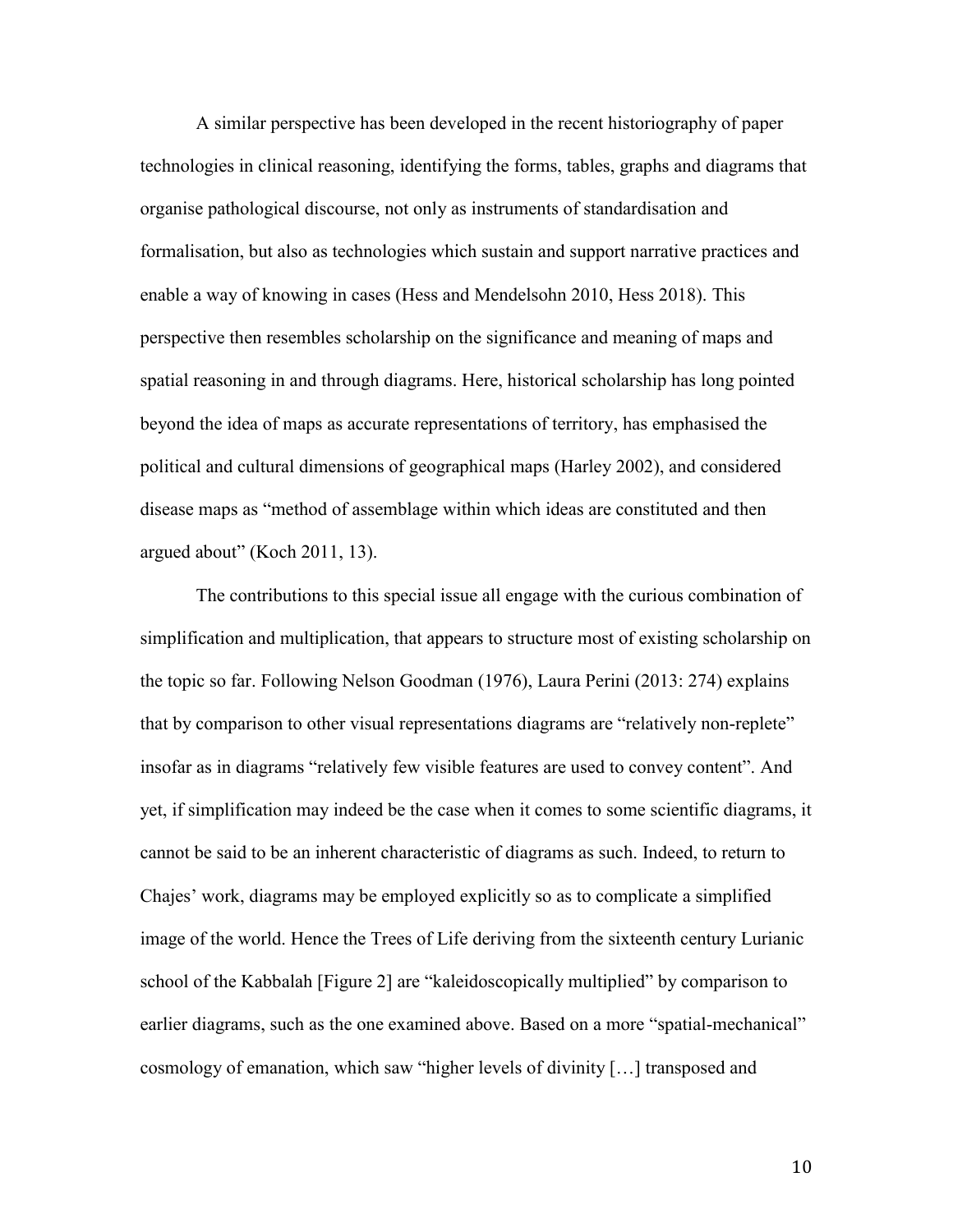expressed in the lower levels", Chajes (2016) argues, Isaac Luria's system "ma[de] diagrams more essential than ever to the aspiring kabbalist".

#### Figure 2 HERE

When examining "working with diagrams" it is worth considering how different aspects of diagrams work, or how they can be deployed and transformed in ways that work. To what extent, for example, is the diagram's graphic form essential to its working or being workable? In some cases, like the Kabbalistic trees of life, form can be of the essence and cannot be substituted (as Sefirot are drawn as circles in order to represent their true spherical nature). In other cases, form can be both symbolic and conventional, but is not ontologically tied to the diagram. Take for example diagrams of zoonosis where animal to human infection is represented by arrows; these are on the one hand conventional, in the sense that arrows generally convey causal relations in the sciences, but also symbolic insofar as pestilence has been represented both in narrative and visual sources in the form of arrows from the Iliad through to the Counter-Reformation (Lynteris 2017). And yet, if in the case of the Kabbalah a diagram that does not represent spheres would not work as a Tree of Life, in the case of epidemiology a diagram that does not employ arrows can still represent animal to human infection. If working with diagrams requires at least at a minimum level an ability of a human subject to transform and revise these diagrams to fit new situations, then that subject has to know the ontological value of the components of the diagram, or risk ending up with a diagram that no longer works.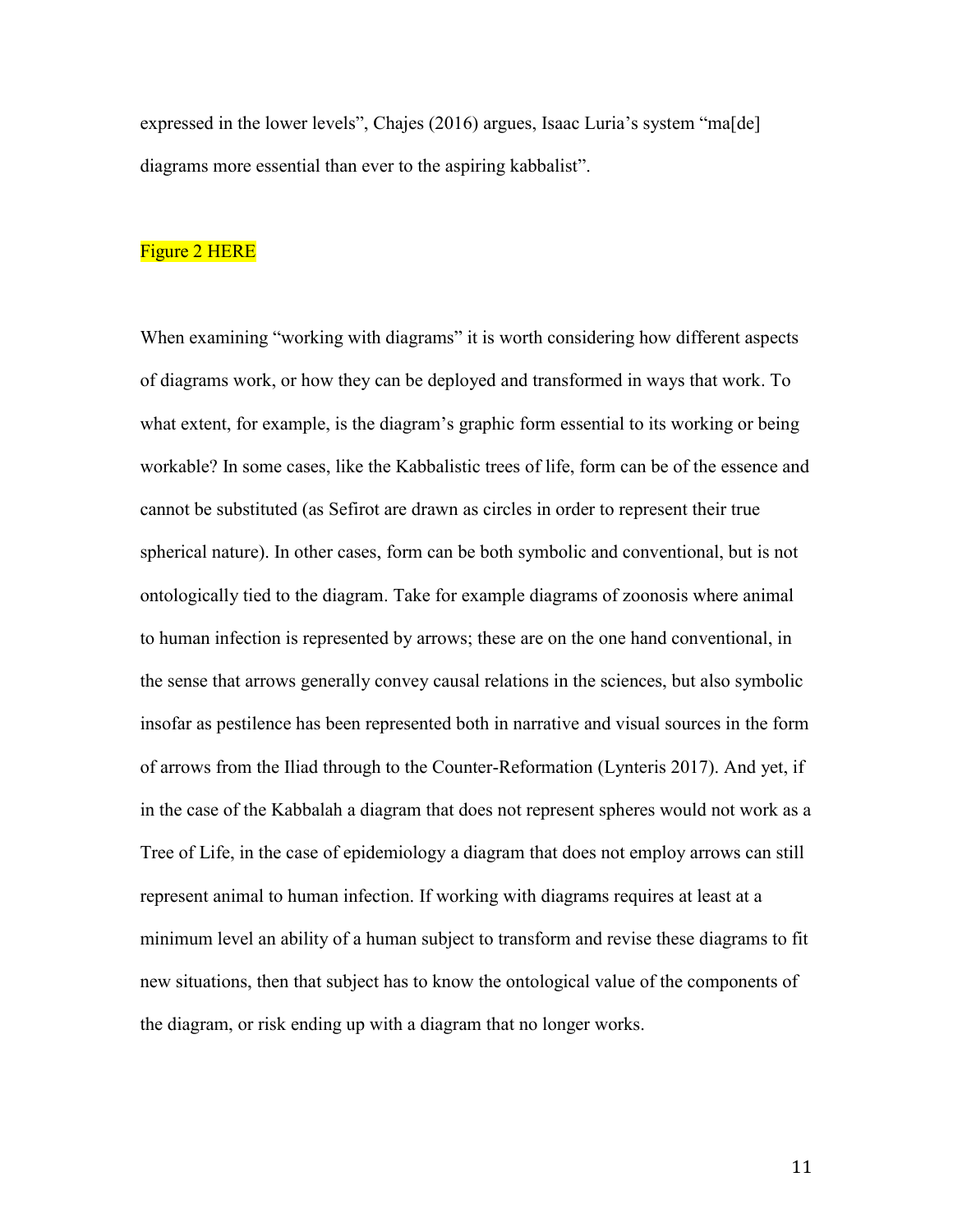This does not, however, mean that to work with diagrams means one have to necessarily end up with them. In fact, sometimes the aim of diagrams is precisely to produce something non-diagrammatic. Take for example the case of Marcel Baltazard, the renowned Pasteurian who, after establishing himself as a forerunner of the scientific investigation of plague in Morocco, founded his own regional Pasteur Institute in Tehran (Mainbourg 2007). There, in the 1950s, he directed far-reaching research in sylvatic plague, especially in Iran's Kurdish areas. Visually apt (he was an avid photographer and produced one film on plague which is today appreciated as a unique visual document of Iranian architecture), at some point he seemed keen to develop a popular means of communicating to the public plague's various transmission pathways. What he produced was a beautiful single-paged comic strip titled "Propagation of Plague in Iran's Kurdistan" [Figure 3] that predates today's movement of "graphic medicine" (Czerwiec et al 2015) by half a century.

### Figure 3 HERE

The comic strip shows a merion rodent dying of plague, with its fleas then abandoning its cold cadaver so as to infest other rodents and eventually a turban-wearing bearded man, who appears to be scratching in evident irritation. The same man then develops first bubonic and then the contagious pneumonic form of plague, infecting his friend who in the last frame appears to be infecting another man by means of a transfer of human fleas.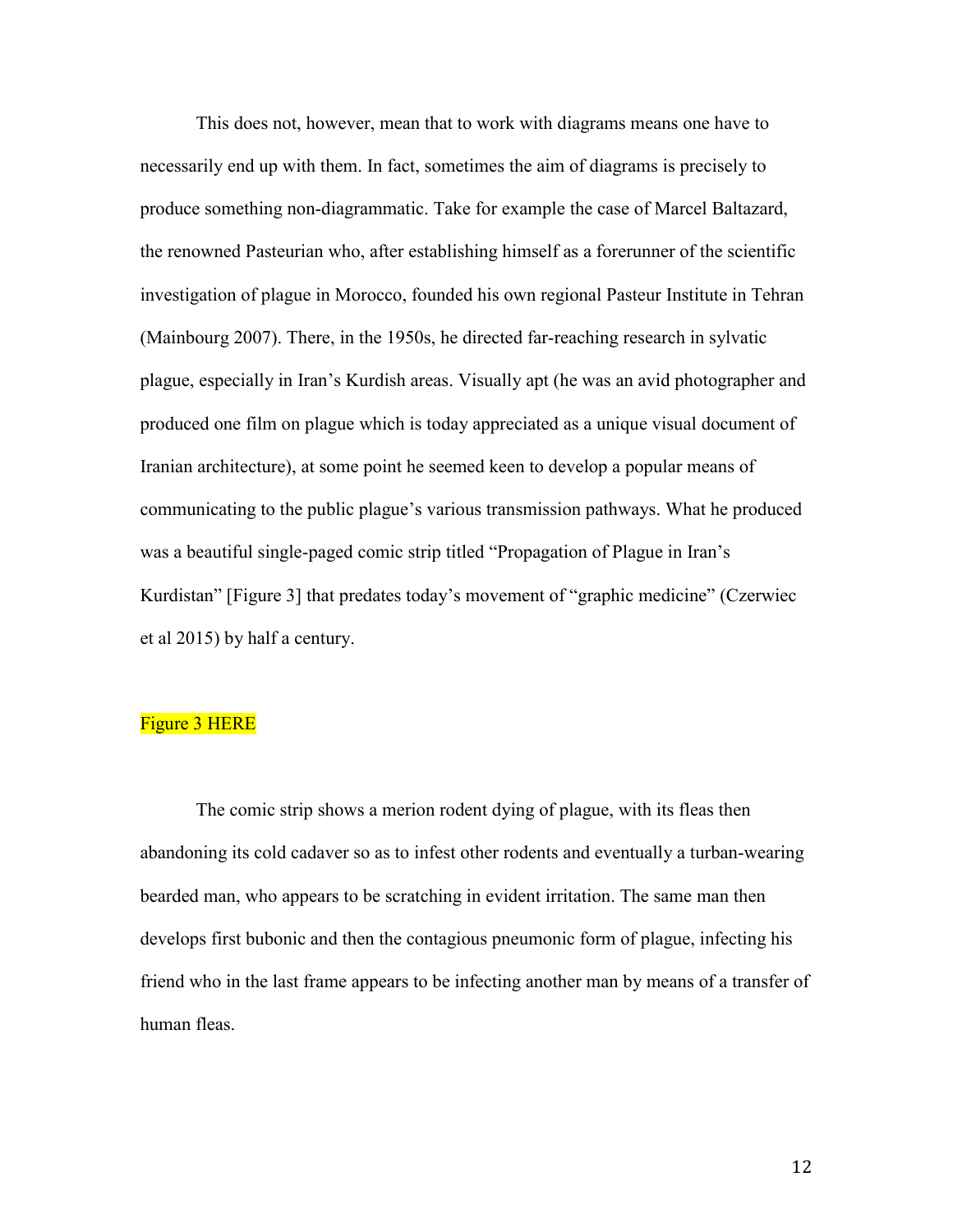What lied behind this uniquely legible piece of public health communication was a far more messy and ungainly diagram [Figure 4]. There the protagonists of the comic strip still are but schemas and names, and the jumps of the fleas rough, hand-drawn arrows between them. Though we lack the details and even the context of the process, one thing is clear: here the work of the diagram is achieved by its transformation into a non-diagram: a comic strip used for public health campaigns.

### Figure 4 HERE

It cannot be stressed enough at this point that the "work of diagrams" cannot be limited to the work of their graphic elements as these only work within specific nongraphic contexts. The most important or at least immediate of these is the surface on which diagrams are drawn. John Bender and Michael Marrinan (2010) have noted the importance of the white surface is some of the defining diagrams of modernity: the ones adorning the pages of Diderot's *Encyclopedia*. Discussing the plate on patisserie engraved by Robert Benard ("Pattisier, Tour a Pate, Bassines, Mortier &c), the two authors stress the lack of volume in the figures of bowls, spoons etc., which synthesise what we may call a meta-diagram of patisserie. The "notation" of this diagram is in this case underlined by the lack of shadows on the white background of the figures. "This whiteness", Bender and Marrinan (2010: 23) note, "is an arena of potentiality that fosters connections without fixing them or foreclosing thought experiments". It is a whiteness that by "permeat[ing] the plates of the *Encyclopedia*" becomes "the field of Diderot's *rapport* that we call correlation": "We take it [to] be a virtual space whose material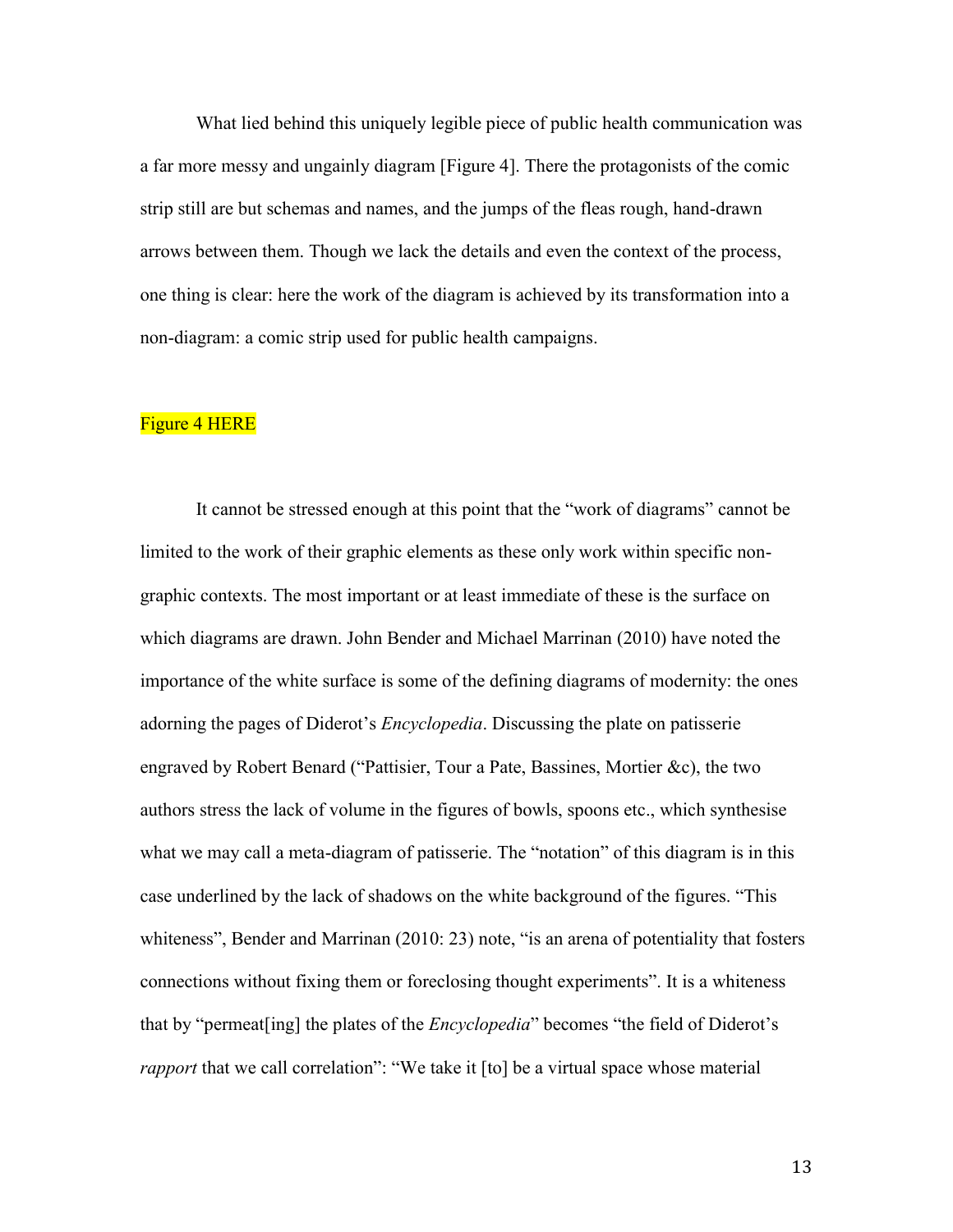presence – which joins together the disparate parts of the *Encyclopedia* plates – provides support for the composite play of imagery and cognition that is the motor-energy of diagram" (2010: 23). Writing about epidemiological diagrams describing animal-tohuman infection (zoonosis) in the twenty-first century, Lynteris (2017) has noted the still pervasive operation of the blank background: "we need to consider the relation between geometric and iconographic components (lines and figures) of the diagram and its surface as a meaningful one; indeed, as a relation whose apparent invisibility is an important analytical component of its articulation". Lynteris follows Kenneth Knoespel (2002) in arguing that the work of the blank surface is that it allows the double operation of diagrams hinted by their meaning in Greek: to both draw and erase (*diagrapho*). At one and the same time providing a surface for drawing the interrelation between significant components of zoonosis and erasing the ecological and social context of the latter, the white/blank surface of epidemiological diagrams makes infection appear as an objective process free from environmental or historical referents.

But the dialectic between the *diagrammatic* and the *diagraphic* (i.e. erasing) work of diagrams is not limited to their oft-used blank/white background. In her examination of kinship trees as "diagrammatic pilots of anthropological reasoning" (Lynteris 2017: 463), Nurit Bird-David challenges us to consider how they "dis-work – in ethnographic accounts of other peoples' worlds". "*Do* these diagrammatic tools", Bird-David asks, "make fieldwork and its findings 'intelligible to others' – or, rather, to the contrary, in some cases *obscure* locals' lived-worlds and the fieldwork process?". The focus of Bid-David's essay is small-scale societies and hunters-gatherers of South India in particular. Stressing the importance of the scalar context, Bid-David begins by interrogating the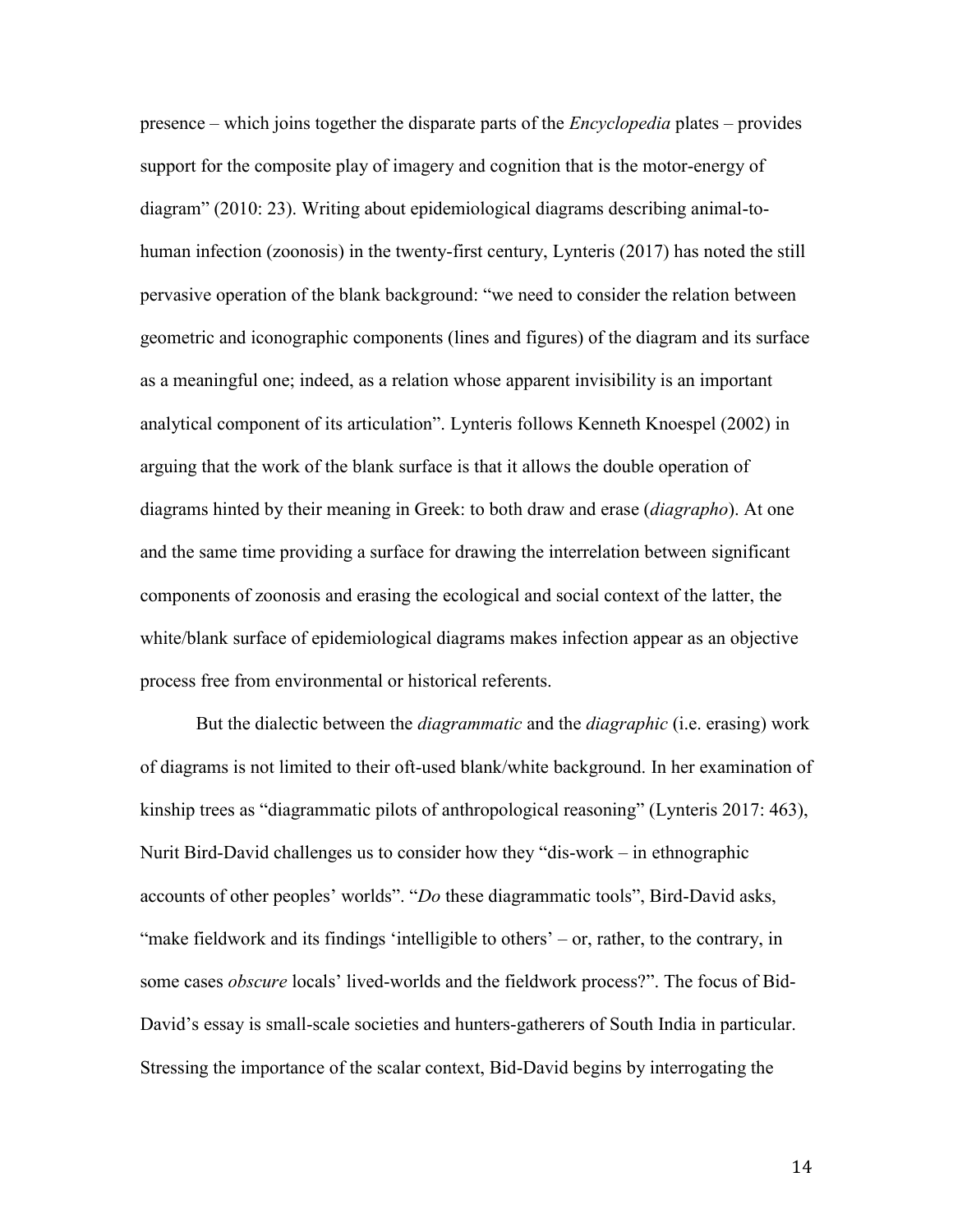impact of mapping in anthropological accounts of and relating with other peoples. Following Alfred Gell (1985) in stressing the non-indexicality of maps, Bid-David reflects on her own cartographic practices during fieldwork in the Nilgiri region culminating in the commissioning of a map of her field site; a map that whereas "demarcat[ing] a territory that the foragers are described as living *in*" crucially erased what in the forager's experience is far more crucial, i.e. "*with whom* they [live]": "not so much in space/system (environment, nature) but in a community of sentient beings with or alongside who they live". Similarly, Bird-David argues, like the map can show us the *in* but obscures the *with whom*, the "kinship tree has its virtues" but also carries with it a work of erasure or obscuration. Bird-David reflects on how this is brought about by reflecting on W. H. Rivers' much adhered-to instructions of collecting kinship data and drawing kinship diagrams (Rivers 1968). She identifies three key problems with this. First the fact that "Rivers' method is rooted in using personal names" as these if where concrete bases for genealogical sorting, whereas in her ethnographic experience they are impermanent, "shaky basis for making pedigrees". "A second problem" with Rivers diagrammatic protocol or "instructions", Bird-David tells us, "was basing the method on father, mother, child, husband and wife relations". Reflecting a nuclear-family-led bias of kinship, this ignored that for societies like the Gorge foragers it is siblingship which is the primary relation. Third, Rivers' stress on "known status" (marriage, number of children) obscured the "performative basis of kinship relations" or what Bird-David aptly terms the "the minute work of 'relat*ing*' that constitutes relations" amongst foragers. The three problems with Rivers' genealogical instructions are both reflected in and complicated in actually drawn kinship diagrams. Examining how following these instructions led her to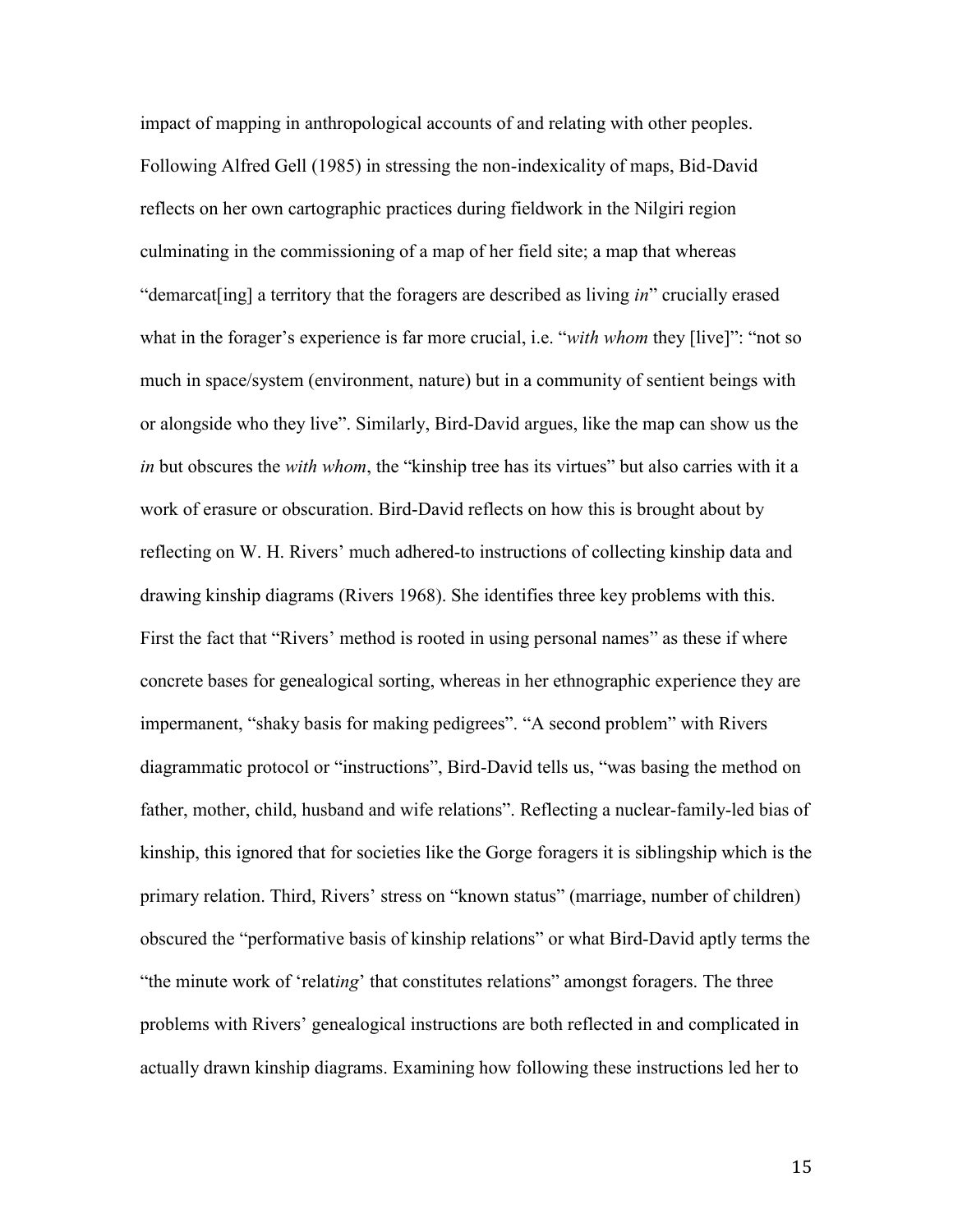robust but prejudiced diagrams, Bird-David begins by noting that, "kinship diagrammatic tools embody a grammar of self and relations that obscure the forager sense of themselves and their community". While showing connections, kinship diagrams emphasise individuals as nodal points while reducing the actual object of their graphic work, the connecting lines, to "add-on relations" of usually dyadic nature. This, Bird-David, stresses draws out an ontology that has no bearing with the "foragers' primary sense of an intimate community into which one is born as a relative who is multiply connected to everyone else". The *diagraphic* work of diagrams in this case can thus be said the erasure of the Gorge forager "performative and strategic kinship experience" that "Each person is at once relative(s) of multiple others".

Reflecting "on the power and dangers of diagrams as a mode of anthropological exposition", Matei Candea's contribution to this collection turns its attention to the meaning and work of "graphic coherence": "When is a diagram coherent? And what is it supposed to be coherent with?" Assuming a "practitioner's view of the question of working with diagrams", Candea explores "where and to what effect diagrams accompany, prefigure and exceed textual forms of anthropological argument". To do this, he compares diagrams with another neglected anthropological practice: the use of algebraic formulations. Both forms of non-textual description in anthropology have been criticised as problematic, both for their lending of a (pseudo)scientific authority rigour to non-scientific statements, and for doing little more than repeating textual context. And yet, Candea argues, there is a key difference between the work of diagrams and that of algebraic formulations in anthropology. By contrast to mathematical notation, as a visual form diagrams are conceptually and indeed symbolically replete: "Circles imply closure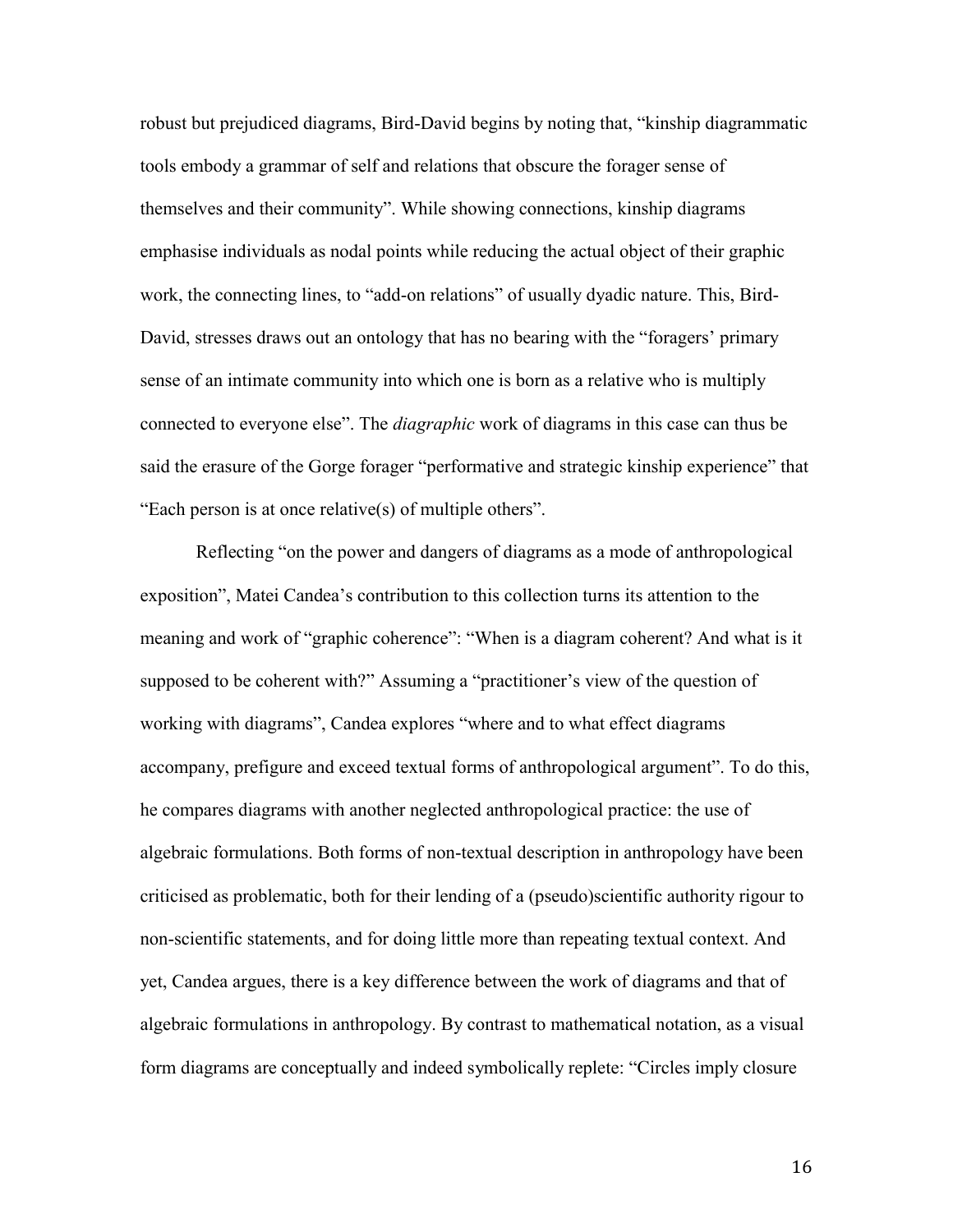and perfection; unbroken lines seem to suggest that objects have firm boundaries", etc. As inherently polysemic visual forms positioned between "visual excess" and "visual coherence", diagrams, Candea tells us, require a textual reference or aid, so that they may be read. Although this position by Candea runs against most current cognitive and epistemological studies of diagrams, it is important to consider here the "work" diagrams perform in the text-oriented context of anthropology. Could the dependence of diagrams on texts in anthropology account for their relative lack of success both inside and outside the discipline? When read alongside other contributions to this collection, Candea's reflections on anthropological diagrams challenges us to consider the extent to which, in some cases, diagrams may indeed become so linked to texts that they surrender their diagrammatic properties so as to work together with texts, and thus deliver a creative disturbance "at the intersection of convention and invention". Cutting across (but perhaps not challenging) the iconophobic bias of the discipline, anthropological diagrams-withtexts work towards new concepts on the basis of "a self-conscious play with conventional visual languages".

If Vidler (2000: 17) is right in that, in the digital age, "the diagram becomes less and less an icon and more and more a blueprint" we may ask here how this shift is already predicated in the work of what we may call transformational diagrams, such as epidemic maps or Conrad Waddington's epigenetic landscape. Just like the model, the diagram suggests a change of medium, when it takes part in the scientific elaboration of a research object (Rheinberger 2015). And like the model, any diagram presupposes the transition from traces to data to then enable the tinkering with data-configurations. In early epidemiology, as Engelmann argues, the diagram's configurations produce and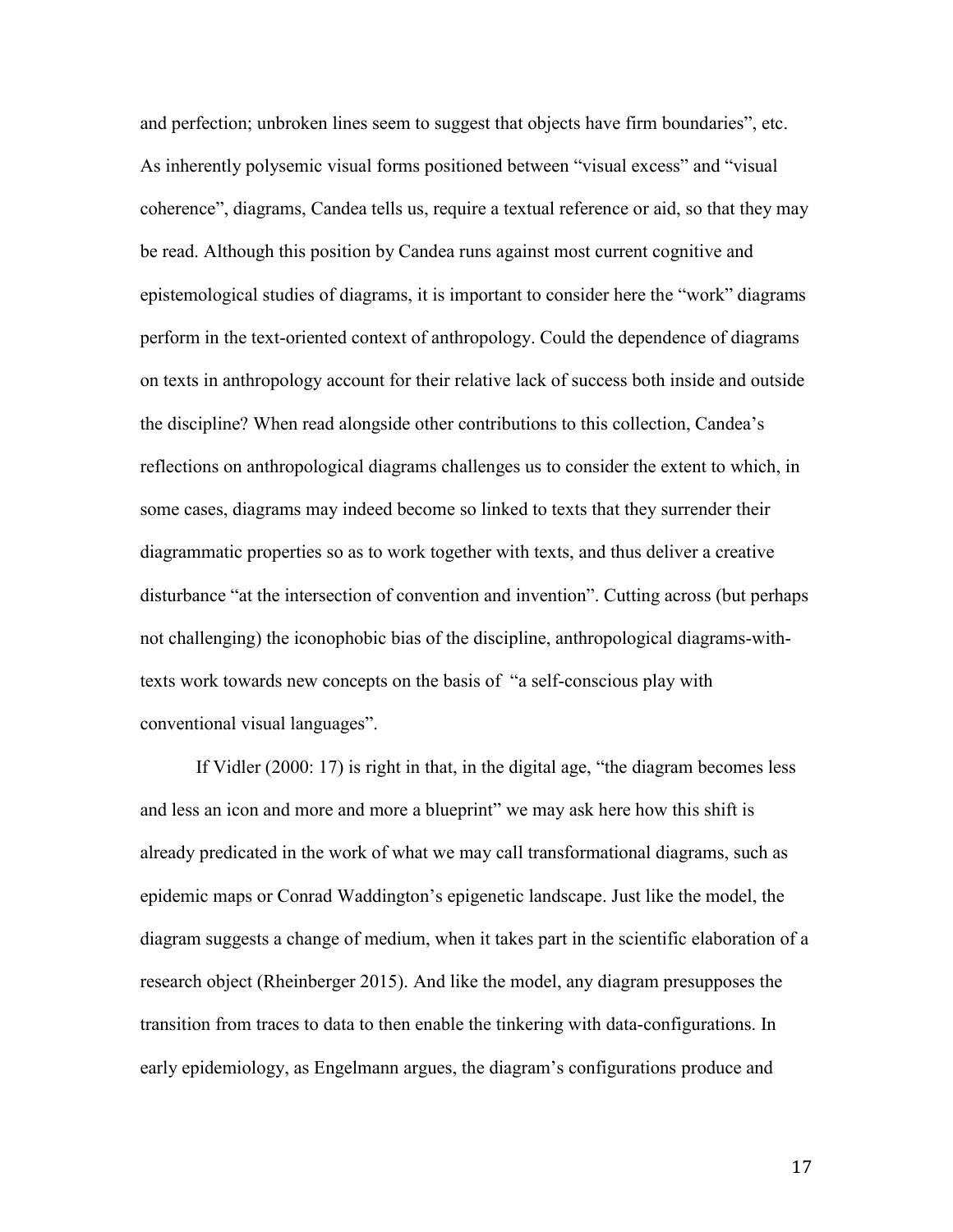sustain the conceptual understanding of epidemics as configurations. The spatial diagram supported efforts of boundary work, to bolster epidemiology's "notions of complexity, to preserve system-thinking" against the deductive principles of the laboratory. With Ljundberg (2016, 142) the spatial diagram is an instrument of hybridity that not only represents and abstracts networks of relationships, but it allows for the experimental discover of new relationships and unknown elements. Engelmann thus demonstrates how spatial diagrams were used to open the frame for exploration of the unusual, unexplained dimensions of an epidemic, contrary to the common misunderstanding of a diagram as condensation of that which is known. To this end, Engelmann presents two maps produced to grasp the configuration of bubonic plague, first during an outbreak of the disease in the Russian village of Vetlianka (1878) and second during the 1899 outbreak in the Portuguese city of Porto. Engelmann compares the map produced in the former, as a diagram drawn ahead of the identification of plague's pathogen, with one produced after this watershed moment in the history of the disease. He thus demonstrates the persistent commitment of epidemiology to conduct inductive surveys rather than deductive investigations. As the contribution shows, this scientific ethos is sustained through diagrams. Here where the radical epistemological indeterminacy of induction as hallmark of epidemiological reasoning comes into focus, and Engelmann argues that through the working of epidemiologists with diagrams has the modern understanding of the epidemic as abstract object, as conceptual entity first emerged.

In her paper for this collection, Caroline Humphrey returns to Daston and Galison's idea of the "working object" (1992) in order to examine the defining imageobject of epigenetics: Conrad H. Waddington's much-discussed "epigenetic landscape"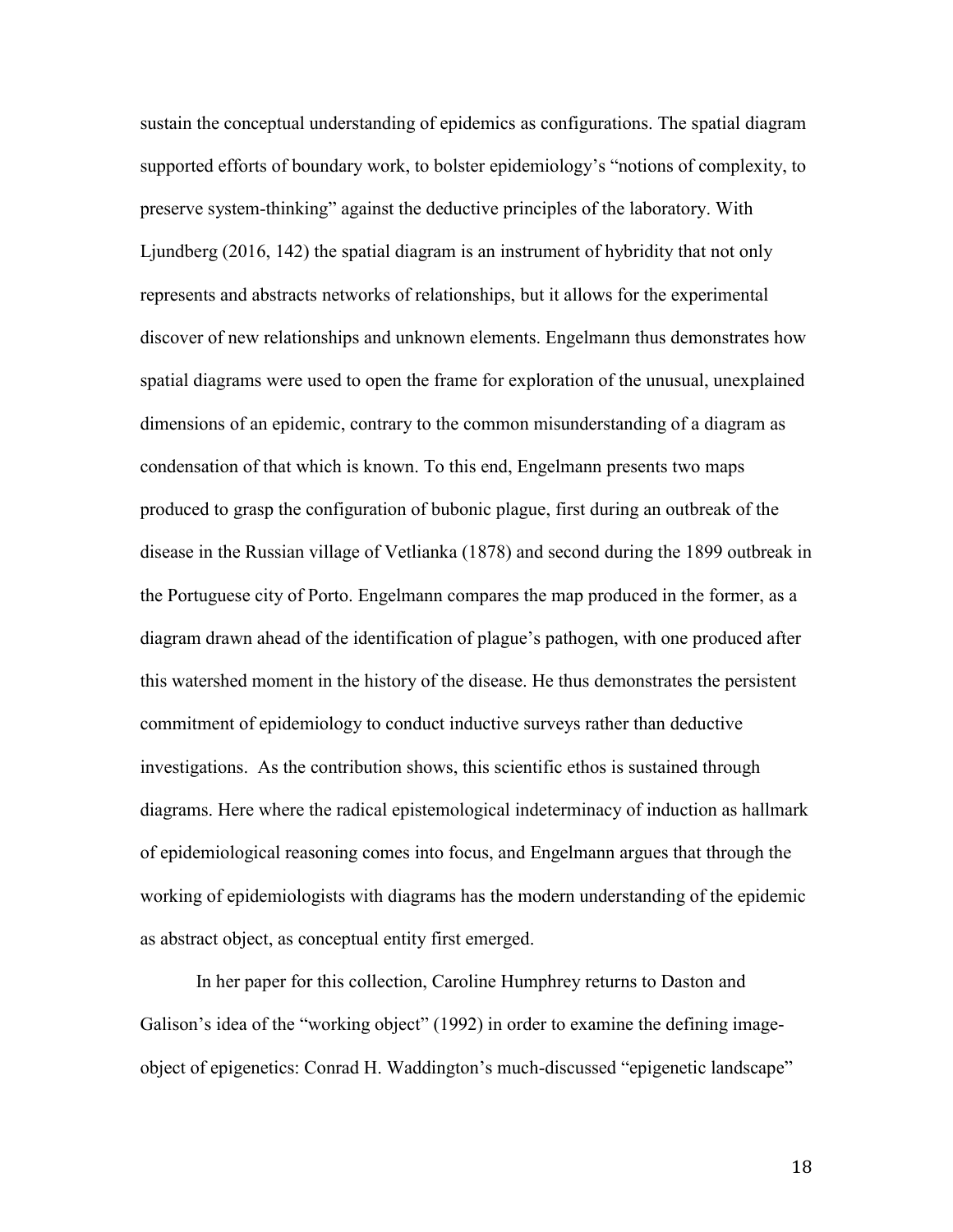diagram. Humphrey poses a key question as regards scientific diagrams: to what extent can they be said to be "illustrations" of scientific theories, hypotheses or observations? Defining illustration as "a representational visual example of something, an image that uses naturalistic artistic means to make that object or idea clear and vivid", she notes that what usually distinguishes diagrams from the former is that their work is not so much representational as explanatory or indeed "constitutive". However, Humphrey asks, when one examines what following Isabelle Stengers (1987) we may call the "nomadic" work of Waddington's epigenetic landscape diagram, the question about what makes this so adaptable and indeed inspirational across many different disciplines and fields arises. The answer, she claims, may be sought in the "illustrative character" of Waddington's diagram, which by depicting a scene "require[s] the viewer to imagine the completion of a process about to take place in it". This leads Humphrey to examine how the "visual and conceptual affordances of these diagrams, can set off a process of imaginative 'work' in a new field". Thus going beyond both cognitive and epistemological discussions of diagrams, Humphrey's paper seeks to elucidate the importance of the imagination (understood in the strong Castoriadean sense of the term, as a creative faculty) in the work of diagrams. Examining "the varied affordances of the diagram as a working object", Humphrey's paper proposes that "diagrams can perhaps best be seen as a *means of transportation* of a set of ideas from one context to another". But both the transformational and transportational capacity of diagrams, Humphrey stresses is not an unconditional trait of diagrams as such. Rather it has to do with the way in which different diagrams embody relatedness or "the relations between parts". If for some diagrams, opting for openness, this remains a both a constitutive and transformable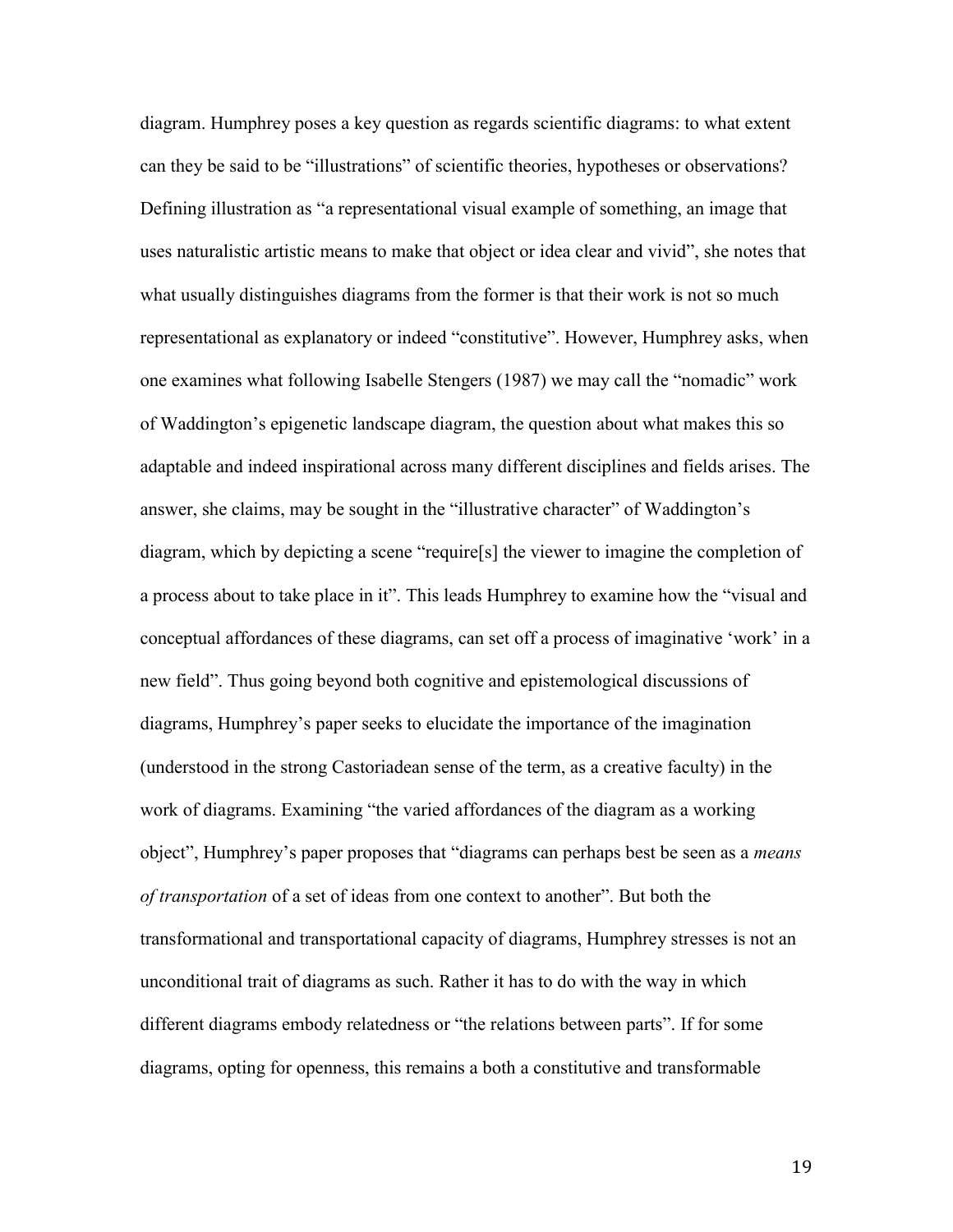faculty, for others relatedness is fixed or over-specified, resulting in a loss of their "imaginative potential" – these are "overdetermined" diagrams that no longer entice the viewer to imagine, but instead instruct her or him "what to think".

"Working with Diagrams" thus introduces scholarship that addresses the ephemeral dimensions of scientists' interactions and collaborations with diagrams. Moving beyond these diagrams as mere inscriptions of objects and processes, we propose here an evaluation of diagrammatic reasoning as the work that is carried out with, on and beyond diagrams. The reasoning curated in this collection can be considered diagrammatic as it is invested in the production, the mobilisation as well as the repurposing and the annihilation of diagrams. "Working with Diagrams" brings together then for the first time a series of papers concerned with practices and studies that highlight the significance of diagrammatic reasoning in the sciences, indifferent to any visibility or material trace of a diagram.

#### **Acknowledgements**

This Introduction and the Special Issue "Working with Diagrams" is the result of the conference "Diagrammatic? Beyond Description", held at the Centre for Research for the Arts, Humanities and the Social Sciences (CRASSH) of the University of Cambridge in December 2016. We would like to thank Oliver Wright for his help in organising the conference, our keynote speaker, Anthony Vidler, and all our speakers and delegates for their discussion and feedback on the question of "working with diagrams", and CRASSH for its generous support of the event (funded by a CRASSH conference award). Research leading to this paper was funded by a European Research Council Starting Grant (under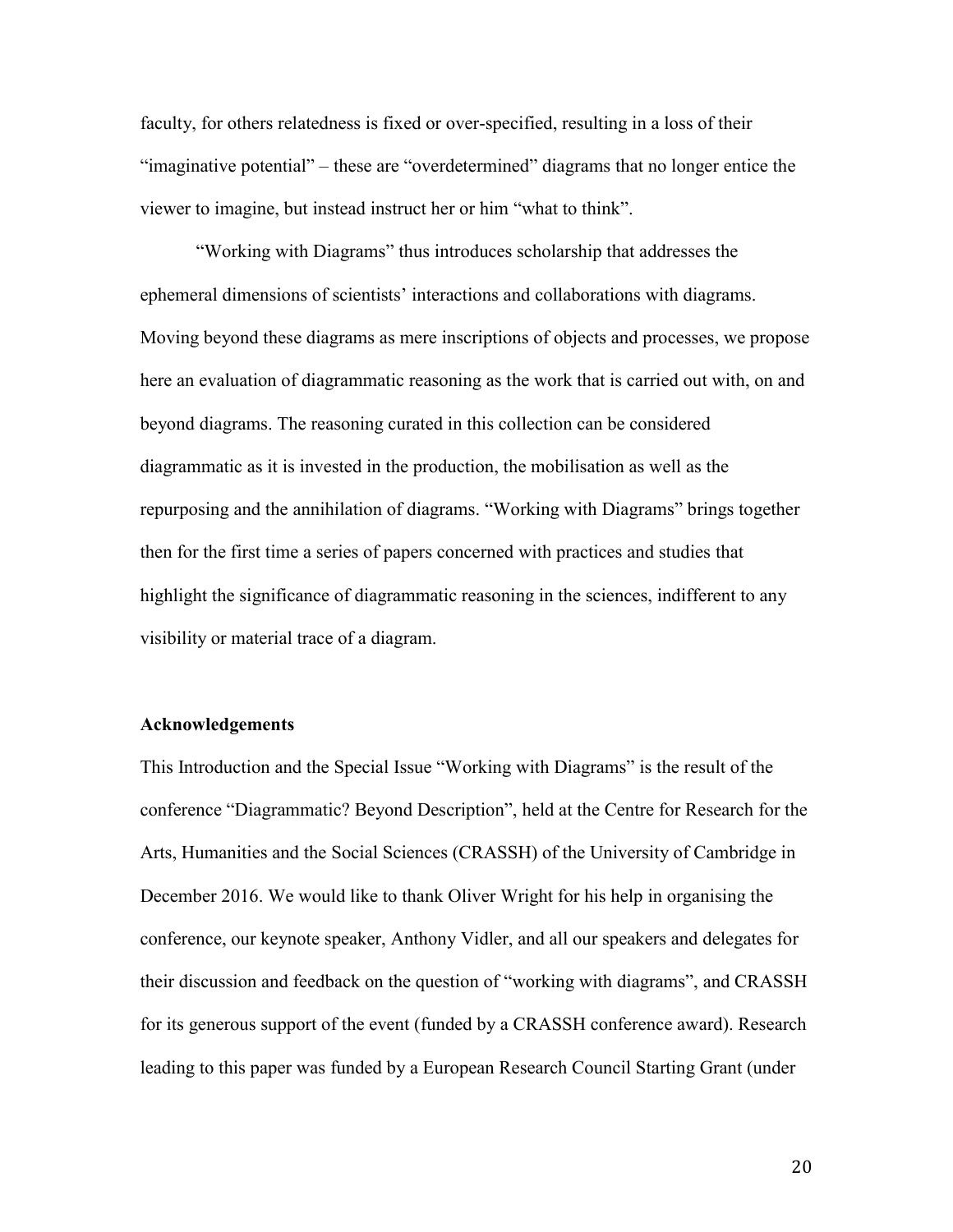the European Union's Seventh Framework Programme/ERC grant agreement no 336564) for the project Visual Representations of the Third Plague Pandemic (PI Christos Lynteris) and supported by the Challenge Investment Fund of the College for Arts, Social Sciences and Humanities of the University of Edinburgh (PI Lukas Engelmann).

#### **Christos Lynteris**

**Lukas Engelmann** is a Chancellor's Fellow in history and sociology of biomedicine at the University of Edinburgh. His work focuses on the history of epidemics and epidemiology in the long twentieth century and currently works on the history of epidemiological modelling. His first book, *Mapping AIDS. Visual Histories of an Enduring Epidemic* has been published in November 2018 with Cambridge University Press and a second monograph, co-authored with Christos Lynteris, *Sulphuric Utopias. A History of Maritime Sanitation* is forthcoming with MIT Press in Spring 2020.

**Caroline Humphrey** is a social anthropologist who has worked in the USSR / Russia, Mongolia, Inner Mongolia, Nepal and India. Until 2010 she was Sigrid Rausing Professor of Anthropology at the University of Cambridge and she is currently a Research Director at the university's Mongolia and Inner Asia Studies Unit. Recent publications include: *A Monastery in Time: the Making of Mongolian Buddhism*, with H. Ujeed (Chicago University Press, 2013). *Frontier Encounters: Knowledge and Practice at the Russian, Chinese and Mongolian Border*, ed. with Franck Billé and Gregory Delaplace, Cambridge: Open Book Publishers, 2012. *Trust and Mistrust in the*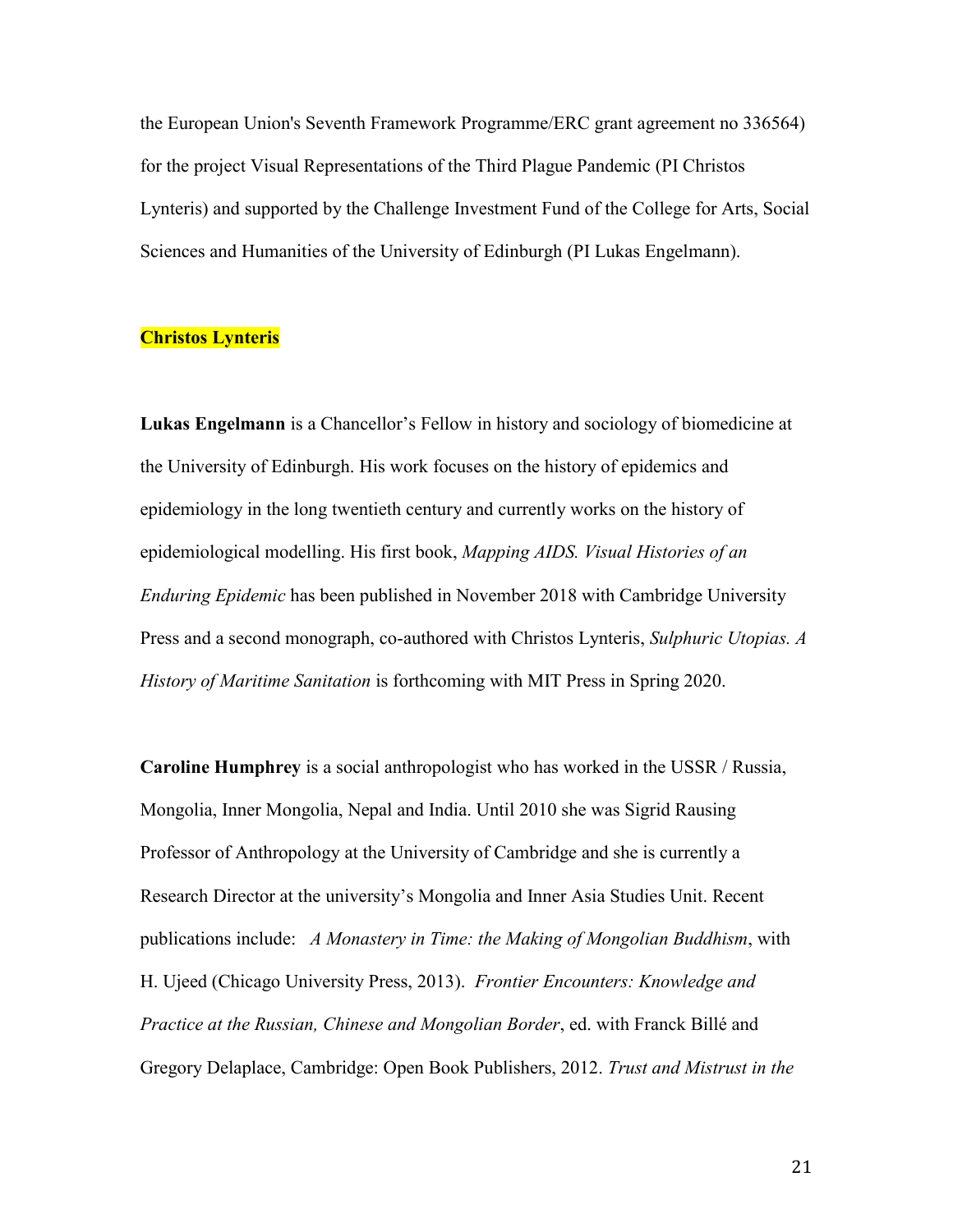*Economies of the China-Russia Borderlands*, Amsterdam, Amsterdam University Press, 2018.

Christos Lynteris is Senior Lecturer in Social Anthropology at the University of St Andrews, UK. A medical anthropologist investigating epistemological, biopolitical, and aesthetic aspects of infectious disease epidemics, he is the PI of the Wellcome funded project *The Global War Against the Rat and the Epistemic Emergence of Zoonosis*. His recent publications include *Ethnographic Plague: Configuring Disease on the Chinese-Russian Frontier* (Palgrave, 2016), *Human Extinction and the Pandemic Imaginary* (Routledge 2019) and with Lukas Engelmann *Sulphuric Utopias: The History of Maritime Sanitation* (MIT Press, 2020).

#### **References**

- Bender, John. and Michael Marrinan. 2010. *The culture of diagram*. Stanford CA: Stanford University Press.
- Bonelli, Cristóbal. 2015. "To see that which cannot be seen: Ontological difference and public health policies in Southern Chile." *Journal of the Royal Anthropological Institute* (N.S.) 21: 872-91.
- Bouquet, Mary. 1996. "Family trees and their affinities: the visual imperative of the genealogical diagram." *Journal of the Royal Anthropological Institute* 1: 43-66.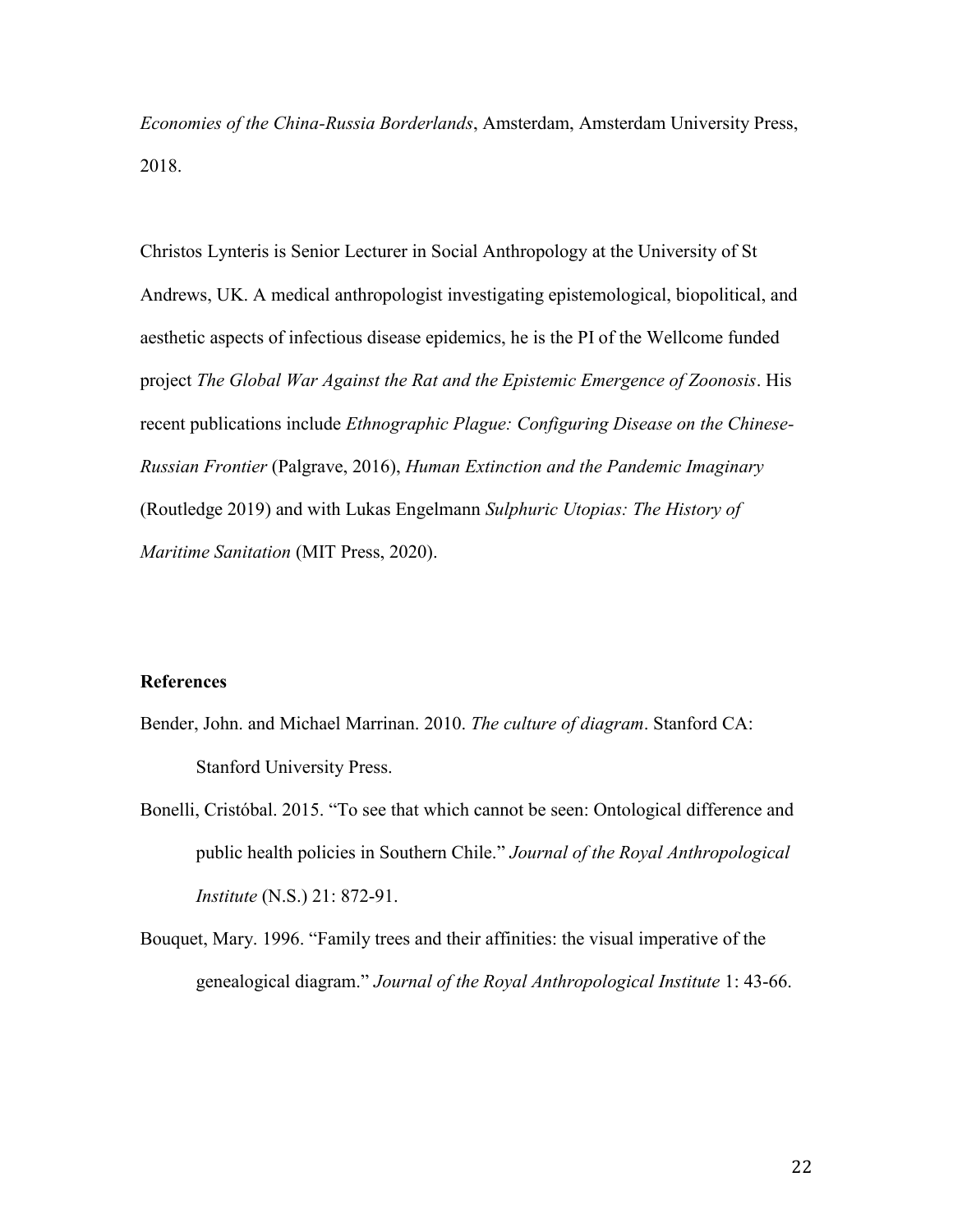- Callon, Michel. 2006. "What Does It Mean to Say That Economics Is Performative?" CSI Working Papers Series. Centre de Sociologie de l'Innovation (CSI), Mines ParisTech, August 2006.
- Catley, Kafyn M. and Laura R. Novick. 2008. "Seeing the wood for the trees: An analysis of evolutionary diagrams in biology textbooks." *BioScience* 58 (10): 976–987
- Chajes, Yossi. 2016. "Kabbalistic diagrams in the British Library's Margoliouth Catalogue" [https://www.bl.uk/hebrew-manuscripts/articles/kabbalistic-diagrams](https://www.bl.uk/hebrew-manuscripts/articles/kabbalistic-diagrams-in-the-british-librarys-margoliouth-catalogue)[in-the-british-librarys-margoliouth-catalogue](https://www.bl.uk/hebrew-manuscripts/articles/kabbalistic-diagrams-in-the-british-librarys-margoliouth-catalogue)
- Czerwiec, MK, Ian Williams, Susan Merrill Squier, Michael J. Green, Kimberly R. Myers and Scott T. Smith. 2015. *Graphic Medicine Manifesto*. University Park, PA: Penn State University Press.
- Daston, Lorraine. 2014. "Beyond representation." In *Representation in Scientific Practice Revisited*, Catelijne Coopmans, Janet Vertesi, Michael Lynch, and Steve Woolgar, eds., 319-322. Cambridge, MA: MIT Press.
- Daston, Lorraine and Peter Galison. 1992. "The image of objectivity." *Representations* 0 (40): 81- 128.
- Drucker, Johanna. 2014. *Graphesis. Visual forms of knowledge production*. Cambridge, MA: Harvard University Press.
- Douglas, Mary. 1991. "The Idea of a Home: A Kind of Space." *Social Research* 58 (1): 287-30.
- Eddy, Matthew Daniel. 2014. "How to See a Diagram: A Visual Anthropology of Chemical Affinity." *Osiris* 29: 178–96.
- Elmer, G. "A diagram of panoptic surveillance." *New Media and Society* 5 (2): 231-247.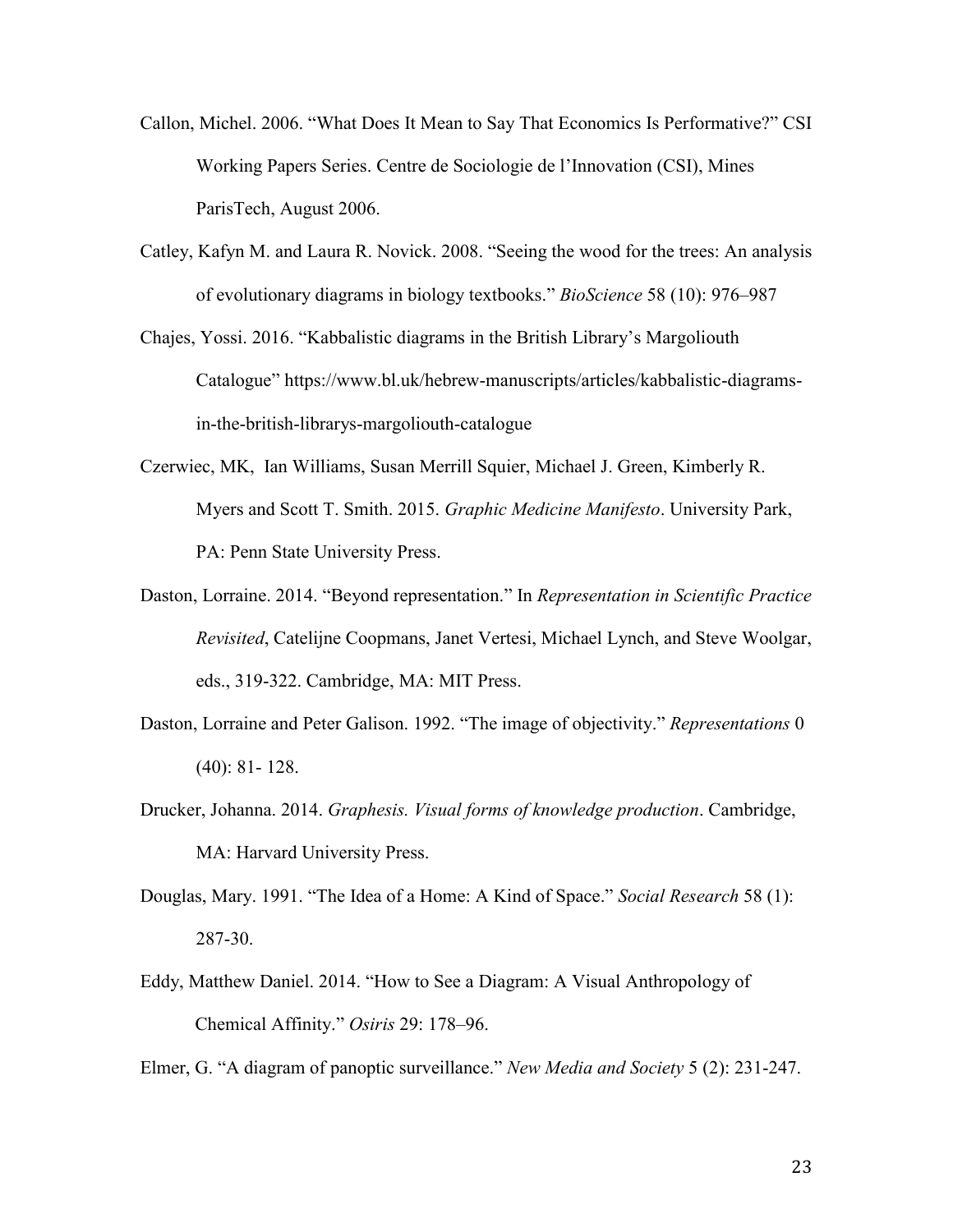Gardener, M. 1981. Mathematical Games. The Laffer curve and other laughs in current economics. *Scientific American* 245: 18-31.

Gell, Alfred. 1998. *Art and agency: an anthropological theory*. Clarendon Press.

- Giraud, Yann. 2014. "Legitimizing napkin drawing: The curious dispersion of Laffer curves, 1978-2008." In *Representation in Scientific Practice Revisited*, Catelijne Coopmans, Janet Vertesi, Michael Lynch, and Steve Woolgar, eds., 269-290. Cambridge, MA: MIT Press.
- Goodman, Nelson. 1976. *Languages of art: An approach to a theory of symbols*. Hackett Publishing Company.
- Gontier, Nathalie. 2011. "Depicting the tree of life: The philosophical and historical roots of evolutionary tree diagrams." *Evolution: Education and Outreach* 4: 355
- Hage, Per and Frank Harary. 1983. *Structural models in anthropology*. Cambridge: Cambridge University Press.
- Hallam, Elisabeth. 2008. *Anatomy museum: Death and the body displayed.* London: Reaktion Books
- Harley, John Brian. 2002. *The New Nature of Maps: Essays in the History of Cartography*. Baltimore, MD: Johns Hopkins University Press.
- Hess, Volker, and J. Andrew Mendelsohn. 2010. "Case and Series: Medical Knowledge and Paper Technology, 1600-1900." *History of Science* 48 (161): 287–314.
- Hess, Volker. 2018. "A Paper Machine of Clinical Research in the Early Twentieth Century." *Isis* 109 (3): 473–93.
- Ingold, Tim. 2007. *Lines: a brief history*. London and New York: Routledge.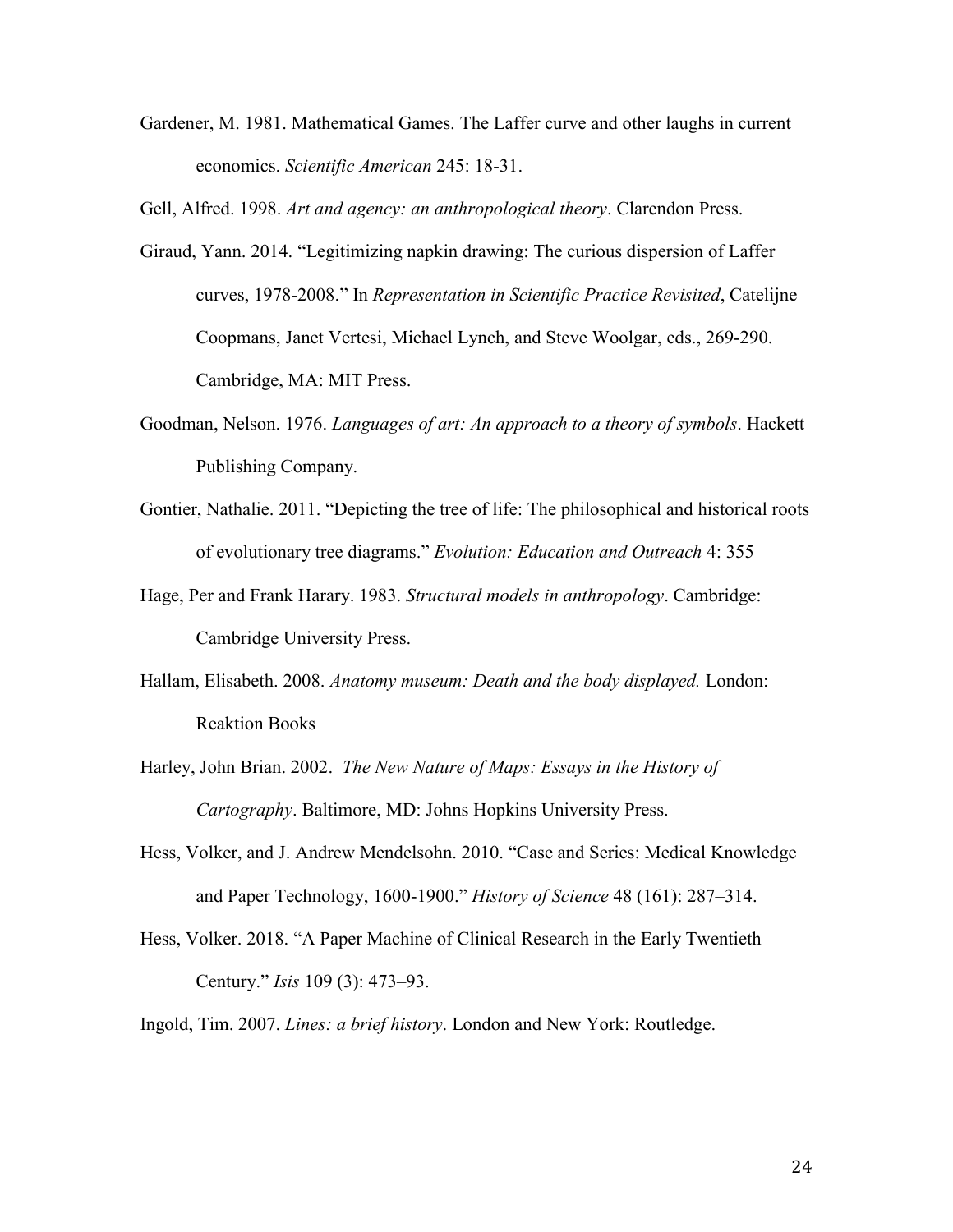- Jardine, Nick, and Isla Fay, eds. 2013*. Observing the World through Images: Diagrams and Figures in the Early-Modern Arts and Sciences*. Leiden: Brill.
- Jay, Martin. 2010-11. "The culture of diagram (review)." *Nineteenth-Century French Studies*, 39 (1-2): 157-159.
- Kaiser, David. 2009. *Drawing Theories Apart: The Dispersion of Feynman Diagrams in Postwar Physics.* University of Chicago Press.
- Klein, Ursula. 2003. *Experiments, Models, Paper Tools: Cultures of Organic Chemistry in the Nineteenth Century.* Stanford University Press.
- Knoespel, Kenneth J. 2001. "Diagrams as piloting devices in the philosophy of Gilles Deleuze." *Theorie, Litterature, Enseignement* 19: 145-165.
- Knoespel, Kenneth J. 2002. "Diagrammatic transformation of architectural space." *Philosophica* 70: 11-36.
- Koch, Tom. 2011. *Disease Maps. Epidemics on the Ground*. Chicago: University of Chicago Press.
- Kusukawa, Sachiko, and Ian Maclean. 2006. *Transmitting Knowledge: Words, Images, and Instruments in Early Modern Europe.* Oxford University Press.
- Latour, Bruno. 1999. *Pandora's Hope: Essays on the Reality of Science Studies.* Cambridge, MA: Harvard University Press.
- Larkin, Jill H. and Herbert A. Simon. 1987. "Why a diagram is (sometimes) worth ten thousand words." *Cognitive Science* 11: 65-99
- Lüthy, Cristöph and Alexis Smets. 2009. "Words, lines, diagrams, images: Towards a history of scientific imagery." *Early Science and Medicine* 14 (1): 398–439.

Lynteris, C. 2017. "Zoonotic diagrams: mastering and unsettling human‐animal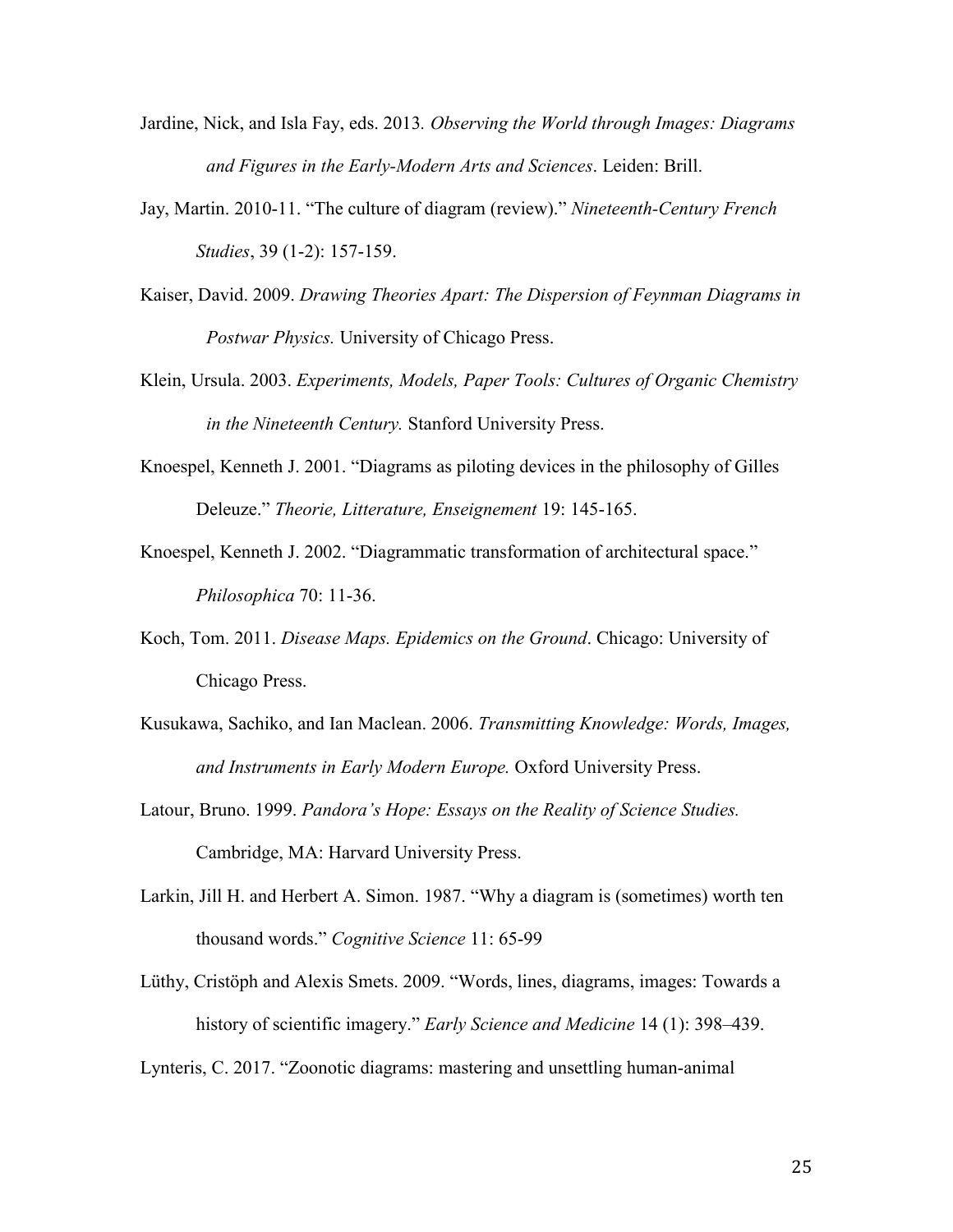relations." *Journal of the Royal Anthropological Institute* 23 (3): 463-485.

- MacKenzie, Donald. 2009. *Material Markets: How Economic Agents Are Constructed*. Oxford: Oxford University Press.
- Mainbourg, J. 2007. *Aventurier de la peste - Professeur Marcel Baltazard - 1908-1971*. Paris: L'Harmattan.
- Miller, N. 2007. *Euclid and his twentieth century rivals: Diagrams in the logic of Euclidean geometry*. Stanford, CA: CSLI Publications.
- Norman, J. 2006. *After Euclid: Visual reasoning & the epistemology of diagrams* Stanford, CA: CSLI Publications.
- Nye, Mary Jo and Stephen J. Weininger. 2018. "Paper Tools from the 1780s to the 1960s: Nomenclature, Classification, and Representations." *Ambix* 65 (1): 1–8. https://doi.org/10.1080/00026980.2017.1419651.
- Perini, Laura. 2013. "Diagrams in biology." *The Knowledge Engineering Review* 28 (3): 273-286
- Preda, Alex. 2007. "Where do analysts come from? The case of financial chartism." *The Sociological Review* 55 (s2): 40–64.

Rivers, William Halse. (1910) 1968. "The genealogical method of anthropological enquiry." In *Kinship and Social Organization*, A. Forge, ed. London: Athlone Press.

Stengers, Isabelle. 1987. *D'une Science à l'Autre: Des Concepts Nomades*. Paris: Seuil.

Stjernfelt, Frederik. 2000. Diagrams as centrepiece of Peircean epistemology. *Transactions of the Charles S. Peirce Society* 35 (3): 357-384

Teyssot, G., 2012. The diagram as abstract machine. *V!RUS* 7.